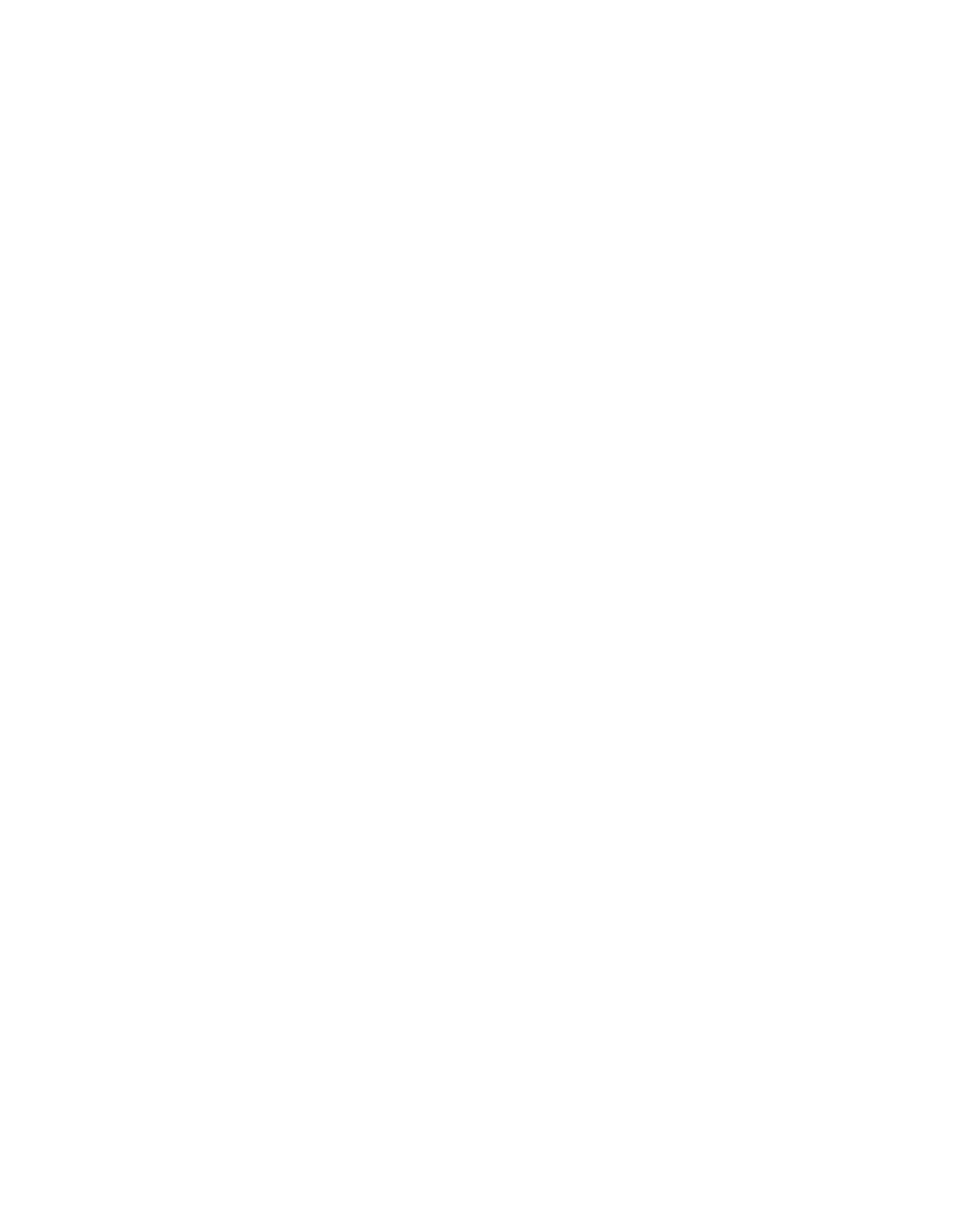## **CPSR**

#### **CPSR Board of Directors**

**President** Eric Roberts

**Chair** Jeff Johnson

**Treasurer** Lesley Kalmin

#### **Secretary** Steve Dever

James Davis James Grant Paul Hyland David Liddle Steve Miller Aki Namioka Todd Newman David Rasmussen Coralee Whitcomb Terry Winograd Marsha Woodbury

#### **CPSR Advisory Board**

Herbert L. Abrams John Backus Paul Brest David Burnham Carol Edwards Douglas Englebart Admiral Noel Gayler Adele Goldberg Richard Karp Barbara Liskov James Martin Elliot Maxwell Eli Noam Karen Nussbaum Severo Ornstein Anthony Ralston John Shattuck Herbert Simon Robert E. Tarjan Robert W. Taylor Lawrence Tesler Sherry Turkle

#### **CPSR Staff**

Kathleen Kells, Managing director Nikki Draper, Communications director Susan Evoy, Database manager Marc Rotenberg, Washington director David Sobel, Legal counsel Dave Banisar, Policy analyst

#### **CPSR National Office**

P.O Box 717 Palo Alto, CA 94302 415 322 3778 (tel) 415 723 6092 (fax) cpsr@cpsr.org

#### **CPSR Washington Office**

666 Pennsylvania Ave., SE Suite 303 Washington, DC 20003 202 544 9240 (tel) 202 547 5482 (fax) rotenberg@washofc.cpsr.org

### **ACKNOWLEDGMENTS**

CPSR would like to thanks those individuals and organizations who have helped with our work on the National Information Infrastructure, particularly Gary Bass, Laura Breeden, Vint Cerf, Jeff Chester, Charles Firestone, Sonia Jarvis, Ken Kay, Donald Lindberg, Jamie Love, Bruce McConnell, Mike Nelson, the Deer Creek Foundation, the HKH Foundation, the Markle Foundation, and the Scherman Foundation.

However, the views expressed in this report are those of CPSR and do not necessarily reflect the views of those individuals and organizations.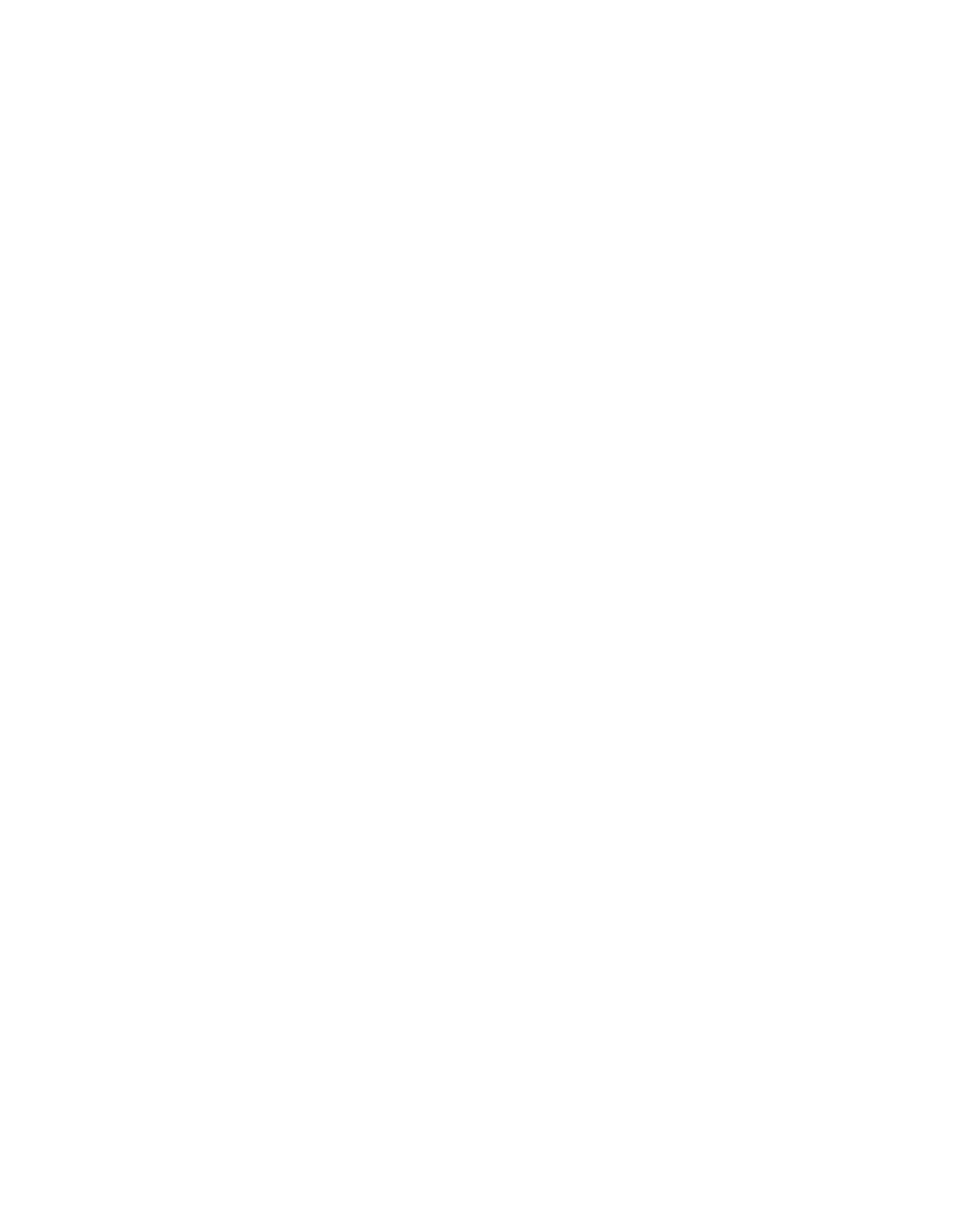## **EXECUTIVE SUMMARY**

The National Information Infrastructure (NII) holds great promise for the future. The convergence of communications technologies and the expansion of network services will transform our society and create unparalleled opportunities. CPSR believes that the benefits of the NII, however, should not be framed solely in economic or functional terms. The nation's communications infrastructure should reflect the values of a democratic society. Ultimately, the success of the NII program will be measured by whether it empowers citizens, protects individual rights, and strengthens the democratic institutions on which this country was founded.

CPSR believes that the development of the NII must be guided by a set of principles that reflect publicinterest values. CPSR endorses the principles proposed by the Telecommunications Policy Roundtable, which are discussed in detail in the body of this report. But principles alone are not enough. Despite the general agreement surrounding public aims, it remains unclear whether these goals will be realized. There are many aspects of the NII planning process that already raise concern, several of which are outlined in this report:

- The NII may fail to provide universal access.
- A small number of companies may dominate the network and exert undue influence on its design and operation.
- There is a danger that carriers will control content on the NII.
- NII services may emphasize commerce at the expense of communication.
- Public access to government information may be restricted.
- The NII may fail to provide a vital public space.
- The NII may be used to justify the elimination of other essential public services.
- The NII may fail to protect individual privacy.
- Global communication using the NII may be restricted.
- The hardware structure may be chosen without giving adequate consideration to the software implications.

To avoid these dangers, it is essential to adopt policy and design guidelines that will serve the public interest.

CPSR makes the following policy recommendations to the Information Infrastructure Task Force:

- Consider the social impact of NII development.
- Guarantee equitable and universal access to network services.
- Promote widespread economic benefits.
- Promote diversity in content markets.
- Provide access to government services over the NII.
- Protect the public spaces necessary to foster community development.
- Encourage democratic participation in the design and development of the NII.
- Think globally rather than nationally.
- Guarantee functional integrity throughout the network.

In addition, CPSR proposes the following guidelines for designers of NII services:

- Emphasize ease of use.
- Provide full service to homes, workplaces, and community centers.
- Enable all users to act as both producers and consumers.
- Address privacy and security issues from the beginning.
- Develop open and interoperable standards.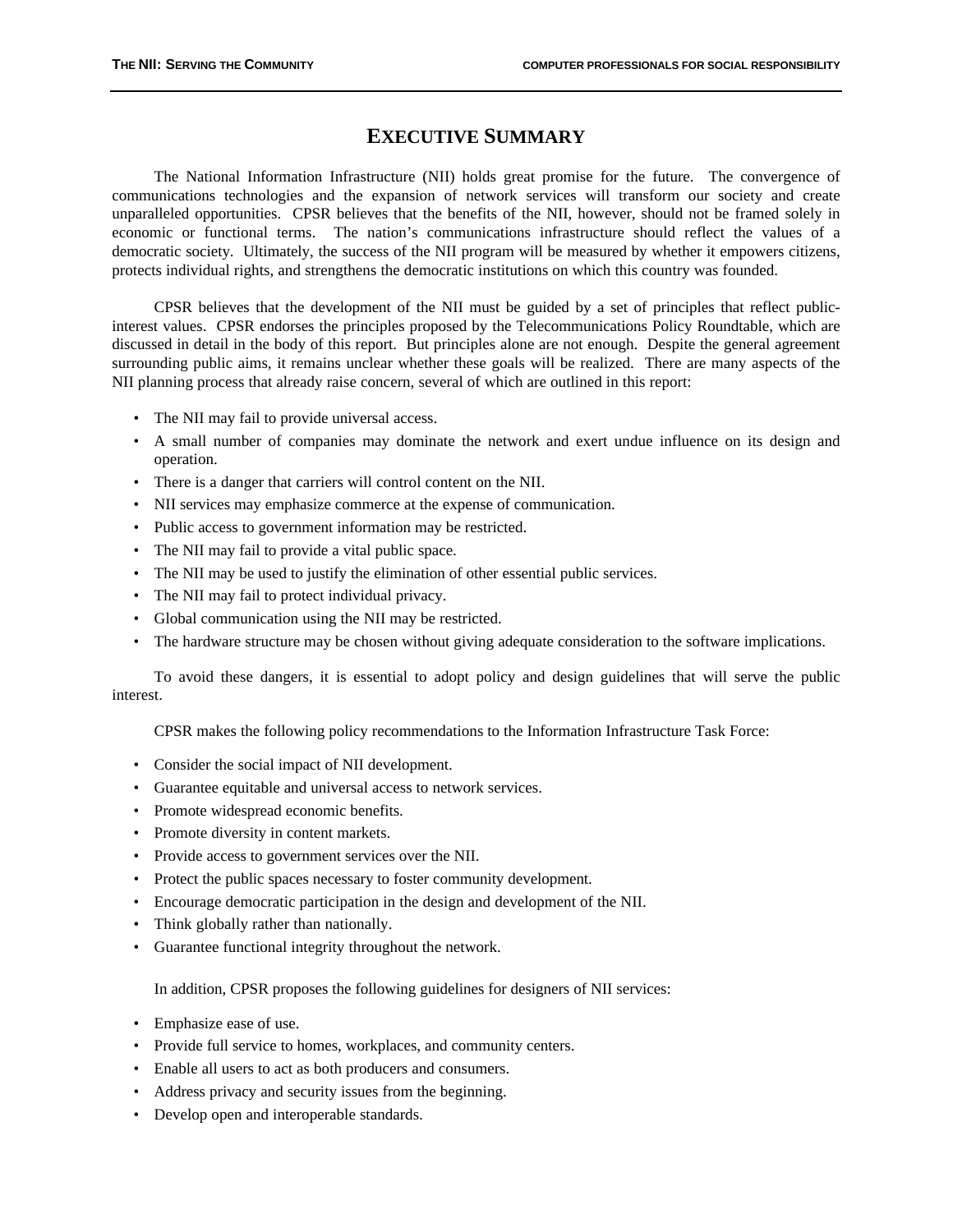- Encourage experimentation and evolution.
- Require high reliability.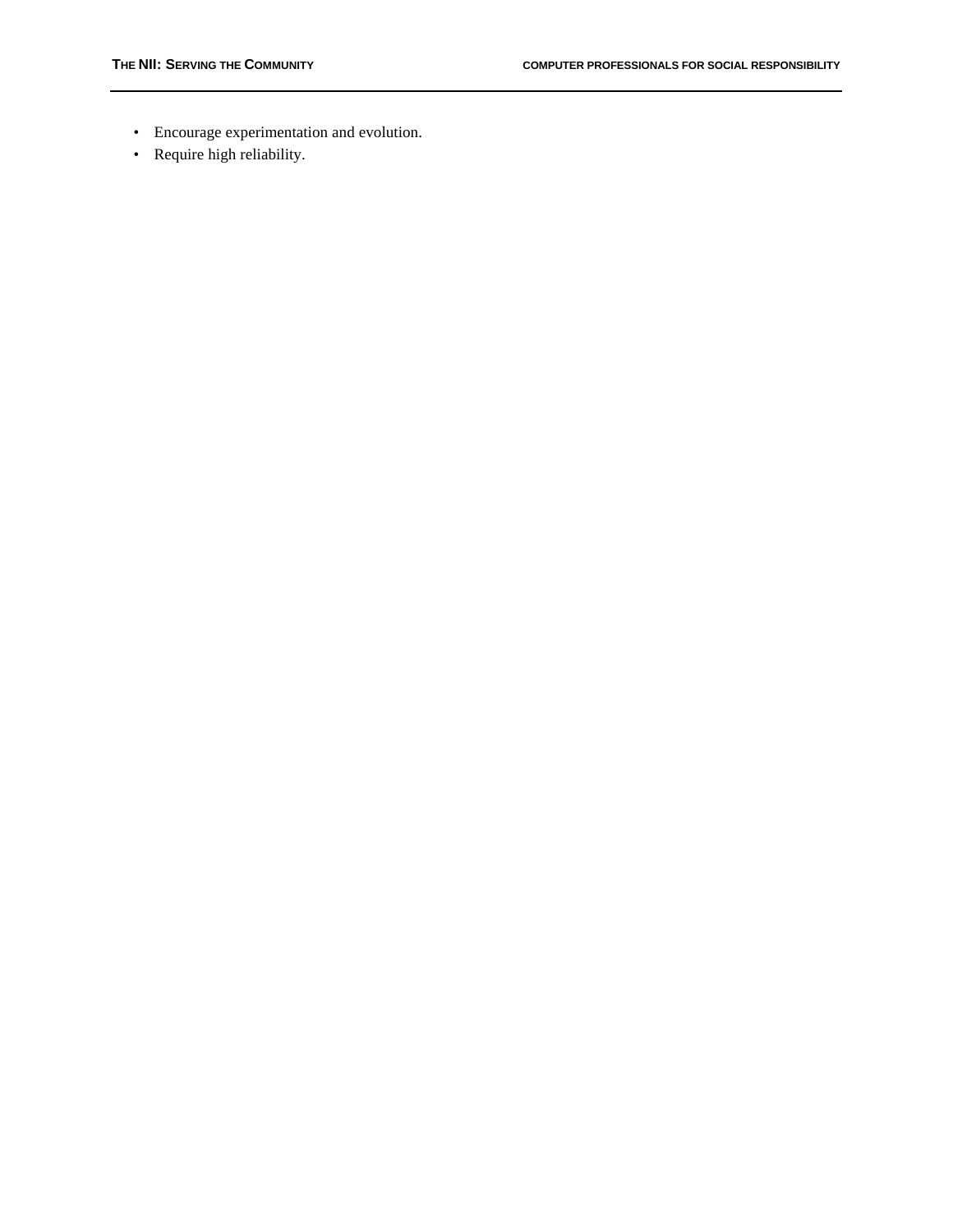# **TABLE OF CONTENTS**

| P3.                                                                                        |  |
|--------------------------------------------------------------------------------------------|--|
| P4.                                                                                        |  |
| Provide access to government services and information over the NII  16<br>P <sub>5</sub> . |  |
| P6.                                                                                        |  |
| P7.                                                                                        |  |
| P8.                                                                                        |  |
| P9.                                                                                        |  |
|                                                                                            |  |
|                                                                                            |  |
|                                                                                            |  |
|                                                                                            |  |
|                                                                                            |  |
|                                                                                            |  |
|                                                                                            |  |
|                                                                                            |  |
|                                                                                            |  |
|                                                                                            |  |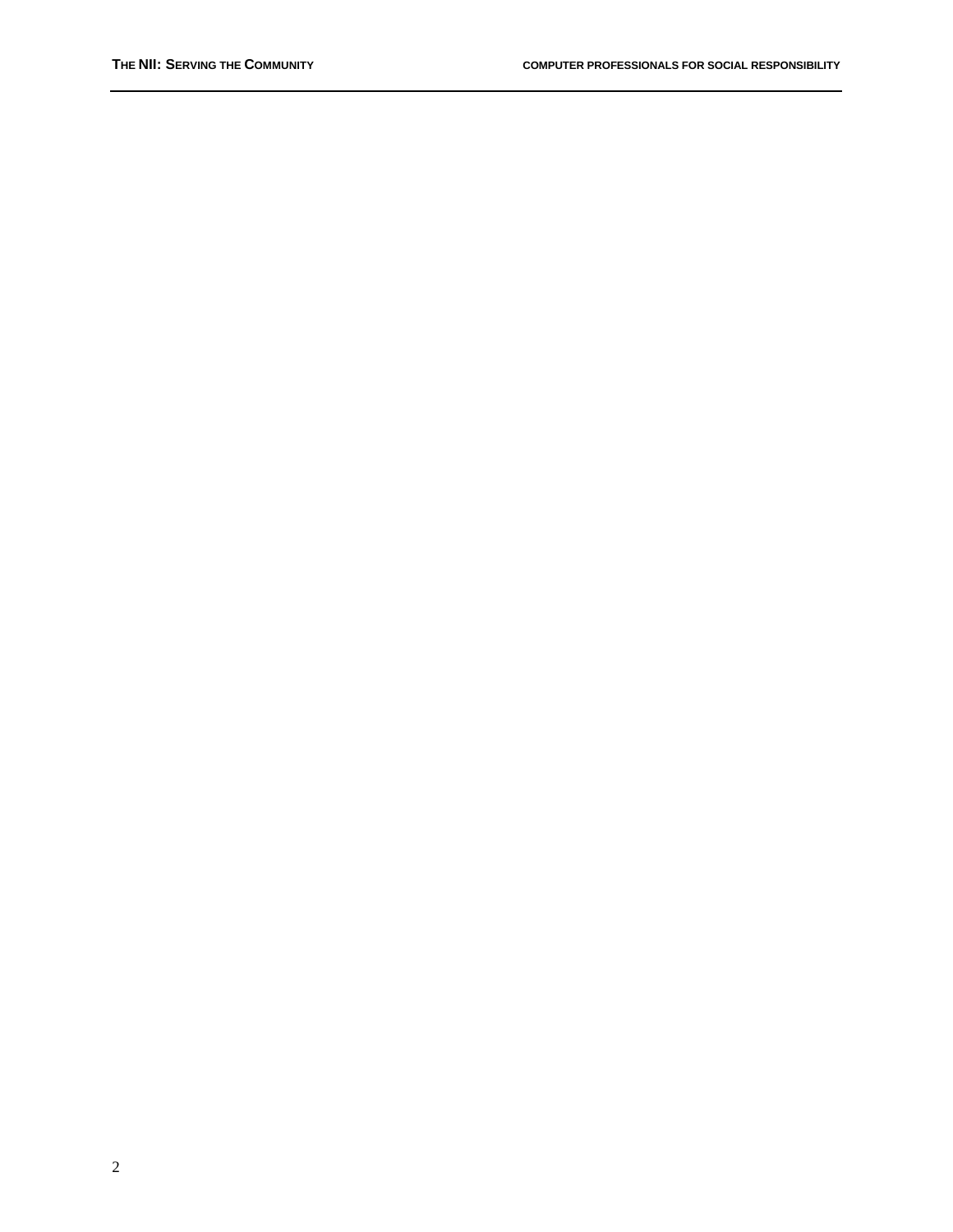### **PART 1**

## **SUMMARY OF PRINCIPLES, CONCERNS, AND RECOMMENDATIONS**

One of the central goals of the Clinton administration has been to develop new policies that strengthen U.S. communications and information technology. The administration's vision of a new National Information Infrastructure was first presented in a February 1993 white paper entitled "Technology for America's Economic Growth: A New Direction to Build Economic Strength." That vision was later refined in a report entitled "The National Information Infrastructure: Agenda for Action" issued in September 1993 by the National Telecommunications and Information Administration (NTIA).

The Clinton administration believes that the National Information Infrastructure, or NII, offers enormous potential for the nation. The Executive Summary of the NTIA report concludes that:

The benefits of the NII for the nation are immense. An advanced information infrastructure will enable U.S. firms to compete and win in the global economy, generating good jobs for the American people and economic growth for the nation. As importantly, the NII can transform the lives of the American people—ameliorating the constraints of geography, disability, and economic status—giving all Americans a fair opportunity to go as far as their talents and ambitions will take them.

CPSR also sees great promise in the NII. At the same time, we believe that its potential benefits are not solely economic. The NII must promote the public interest along with private interests. The success of the NII program will depend on the extent to which it empowers all citizens, protects individual rights, and strengthens the democratic institutions on which this country was founded.

### **1.1 Fundamental principles**

We believe that the design of the NII must be guided by a set of principles that reflect the importance of the public interest in communications and information technology. CPSR strongly endorses the following principles set forth by the Telecommunications Policy Roundtable in Washington, D.C., of which CPSR is a member:

- 1. *Universal access.* All people should have affordable access to the information infrastructure.
- 2. *Freedom to communicate.* The information infrastructure should enable all people to effectively exercise their fundamental right to communicate.
- 3. *Vital civic sector.* The information infrastructure must have a vital civic sector at its core.
- 4. *Diverse and competitive marketplace.* The information infrastructure should ensure competition among ideas and information providers.
- 5. *Equitable workplace.* New technologies should be used to enhance the quality of work and to promote equity in the workplace.
- 6. *Privacy.* Privacy should be carefully protected and extended.
- 7. *Democratic policy-making.* The public should be fully involved in policy-making for the information infrastructure.

Our experiences as both designers and users of networking systems lead us to formulate an additional principle:

8. *Functional integrity.* The functions provided by the NII must be powerful, versatile, well-documented, stable, reliable, and extensible.

Part 3 of this report elaborates on these eight principles.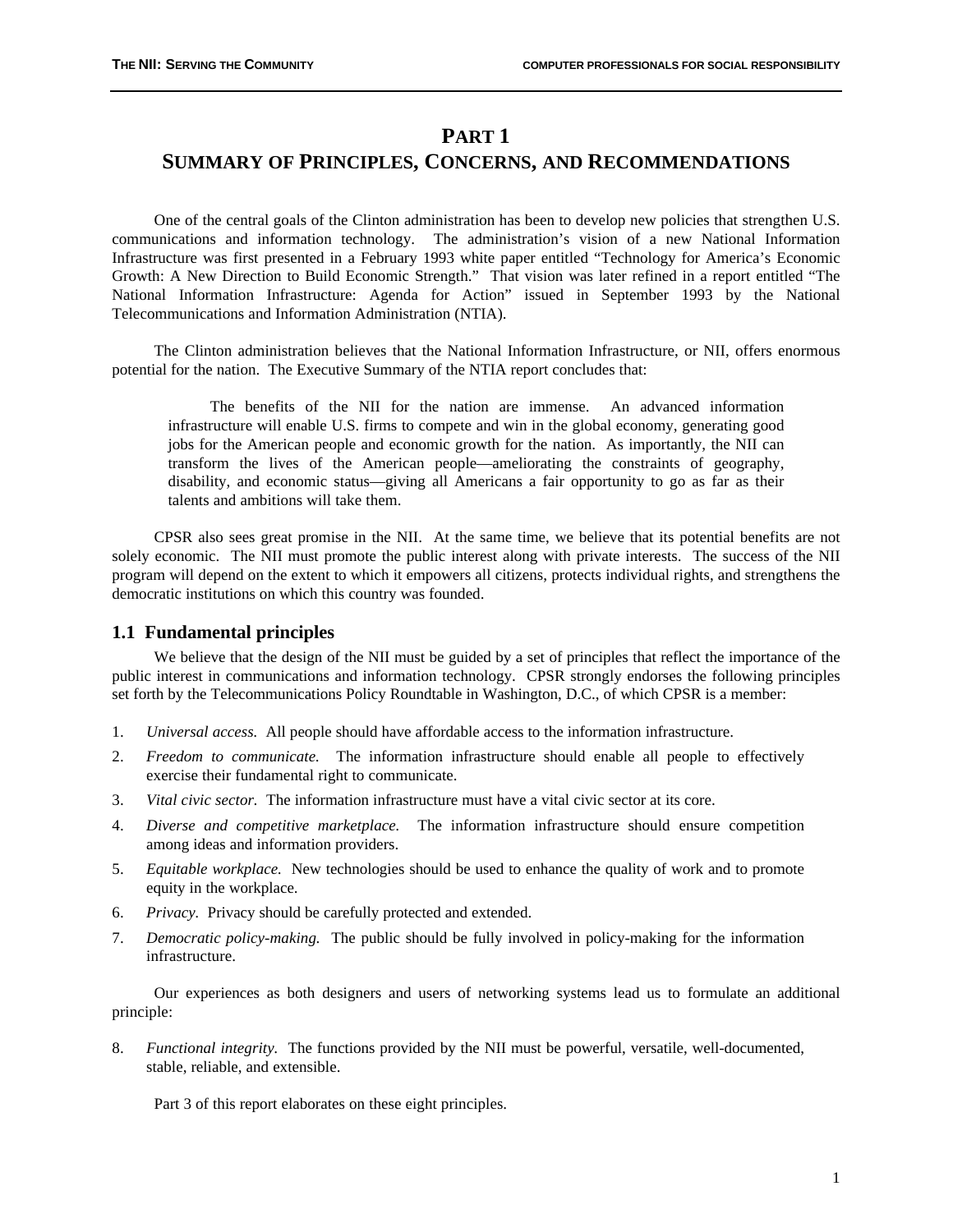#### **1.2 Areas of concern**

The principles outlined in Section 1.1 are widely accepted. In public discussions of the NII, most participants embrace a similar set of goals. For example, much the same principles are expressed in the "Agenda for Action" paper issued by the NTIA and in position papers issued by the telecommunications industry. At the level of general goals, there is broad consensus throughout the United States that the NII cannot be limited to the commercial sphere but must also serve the public interest.

As members of CPSR, we are encouraged by this consensus. We also recognize that stating a goal and achieving it are profoundly different things. Despite the general agreement regarding the public-interest principles, it is not yet clear how much those principles will influence the design of the NII. There are many other factors involved. When private interests conflict with the public interest, decisions must inevitably be made. In some cases, the decisions may make it difficult to satisfy public-interest principles, no matter how widely those principles are held.

After listening to much of the early debate concerning the NII, we have identified the following areas of concern:

- *The NII may fail to provide universal access.* The principle of universal access is much easier to articulate than to achieve. If network connections are not readily available, particularly in rural or economically disadvantaged areas, the NII will fail to serve those communities. If the pricing structure is not carefully designed, individuals and public institutions lacking the necessary resources may be frozen out. Even if the network itself is accessible at a reasonable price, the NII will remain outside the reach of most nontechnical users unless training programs and well-designed software tools are available. It is critical that the designers of the NII undertake the necessary measures to ensure full network access to people in all sectors of the United States.
- *A small number of companies may dominate the network and exert undue influence on its design and operation.* The NII is an extremely large and ambitious program that will require substantial investment on the part of private companies who undertake the task of providing the physical infrastructure. Because of the enormous scale of the project, barriers to entry into the carrier market will be high, creating a situation in which it is difficult to rely on market forces to ensure effective competition. If a small number of companies end up dominating the market, it will be harder to guard against monopolistic tendencies in that market and to ensure that the public-interest goals are met.
- There is a danger that carriers will control content on the NII. The enormous economic potential of the NII lies not in the network infrastructure itself but rather in the information and services that infrastructure carries. Even so, the carriers that own the network may seek to control the content that flows through it. Of serious concern, along with more traditional forms of censorship, is the danger that carriers may give preference to content that they control. The economic history of the United States provides convincing evidence that it is difficult to provide an equitable marketplace for content providers when single companies are allowed to control both carrier and content.
- *NII services may emphasize commerce at the expense of communication.* Judging from the way information networks are used today, people value being on-line primarily because it gives them new ways to communicate with other people. Much of the recent discussion of the NII focuses instead on using the network to market information services. Failure to understand what people want from the NII may adversely affect the design. Over the past two decades, for example, many companies have conducted trials of videotext systems focused on shopping and information retrieval. All have been dismal failures. Now, as we stand poised to develop the NII, telephone, cable TV, computer, and broadcast companies are again focusing on providing systems to promote electronic consumerism. Why? Part of the explanation is that, just as engineers tend to emphasize the engineering aspects of what they design, business people tend to emphasize the business aspects. Most Americans are neither engineers nor business people. The NII must be designed to meet the needs of all.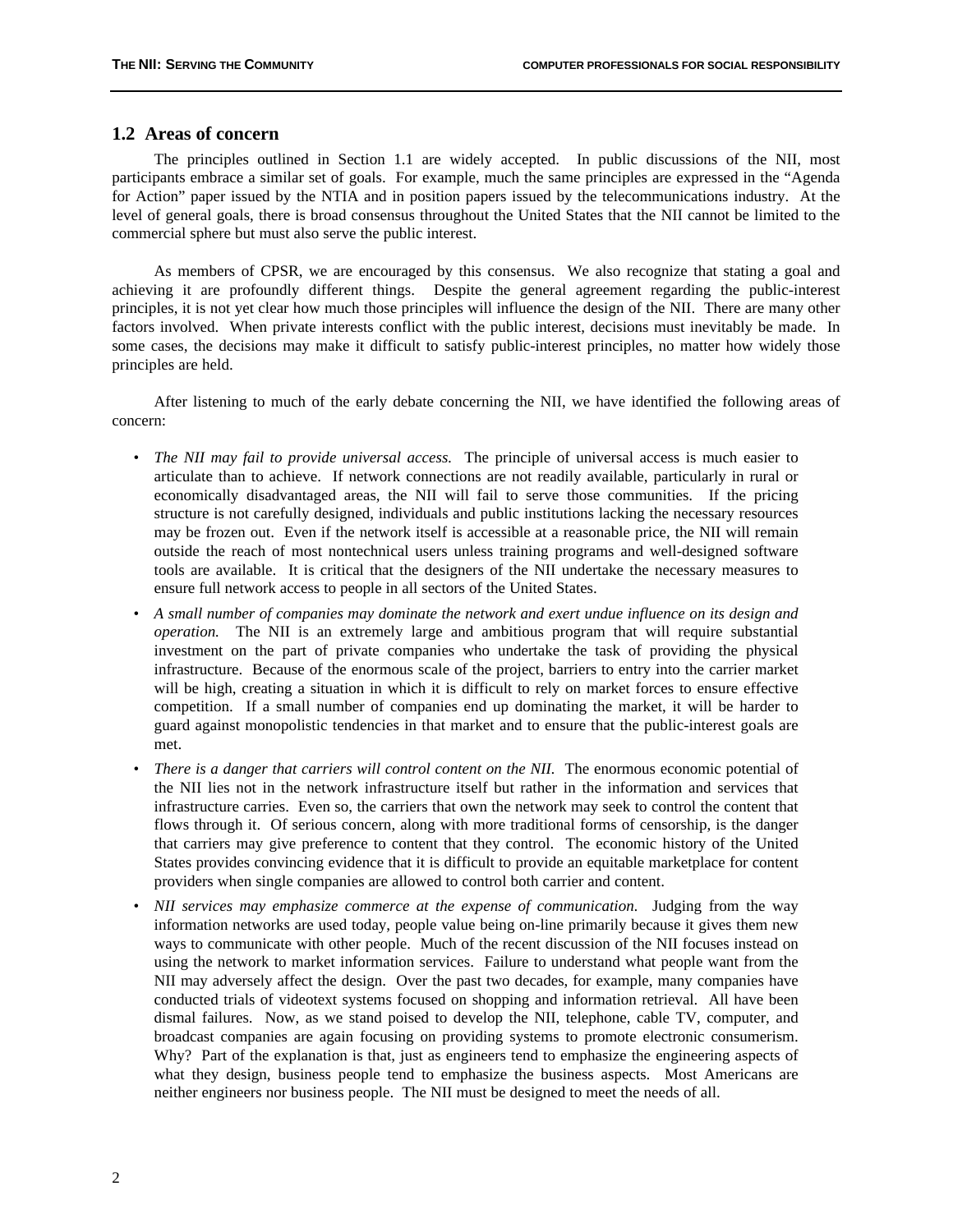- *Public access to government information may be restricted.* In recent years, more and more public information has been turned over to private companies for distribution. In the absence of pricing regulations, much of this information has become unavailable except to the well-funded. If the trend toward privatization continues, the NII will be unable to satisfy its enormous potential as a source of public information.
- *The NII may fail to provide a vital public space.* In recent years, public participation in the political process and civic life has eroded considerably. By providing a framework for communication and community-building, the NII has the potential to reverse this trend. To achieve that potential, individuals and groups that represent the public interest must be an integral part of the NII design process. Otherwise, the NII is unlikely to meet the needs of that constituency.
- *The NII may be used to justify the elimination of other essential public services.* Although increased access to information can benefit and empower everyone in society, it is important to recognize that there are many other problems in society that the NII will not address. For example, making government documents available through the NII does not eliminate the need for reference librarians any more than providing on-line medical advice eliminates the need for local doctors.
- *The NII may fail to protect individual privacy.* As the NII develops and the amount of data accessible through the network grows, concerns about individual privacy become more pressing. Using the NII, government agencies and private companies would have unprecedented opportunities to gather and disseminate information about individuals. If no protections are built into the infrastructure to guard against abuse, such data collection threatens to erode the rights of citizens. Similarly, if the network itself does not protect the privacy of its users, they will be unable to communicate freely.
- *Global communication using the NII may be restricted.* Even more than the networks of today, the NII will be global in its scope. Moreover, by providing a common medium for international exchange of information, the NII will open up unparalleled opportunities for economic, scientific, and cultural exchange. To take full advantage of those opportunities, however, the NII must support and encourage international participation. Unfortunately, there is some danger policymakers will use economic competitiveness or national security to justify restrictions on international traffic. While imposing such restrictions may benefit a particular industry or special interest, it also runs the serious risk of isolating the United States from the international electronic marketplace, cutting us off from the enormous benefits that come from greater cooperation in this area.
- *The hardware structure may be chosen without giving adequate consideration to the software implications.* The NII requires considerable investment in physical connections, transmission lines, switching stations, and other forms of computing hardware. Even so, the most important challenges in the NII design lie elsewhere—in the software that makes it both powerful and easy to use. All too often, hardware considerations are allowed to dominate the initial design of such a project, to the point that the hardware choices end up placing severe constraints on what the software can achieve.

An imaginative view of the risks of an NII designed without sufficient attention to public-interest needs can be found in the modern genre of dystopian fiction known as "cyberpunk." Cyberpunk novelists depict a world in which a handful of multinational corporations have seized control, not only of the physical world, but of the virtual world of cyberspace. The middle-class in these stories is sedated by a constant stream of mass-market entertainment that distracts them from the drudgery and powerlessness of their lives. It doesn't take a novelist's imagination to recognize the rapid concentration of power and the potential danger in the merging of major corporations in the computer, cable, television, publishing, radio, consumer electronics, film, and other industries. We would be distressed to see an NII shaped solely by the commercial needs of the entertainment, finance, home shopping, and advertising industries.

CPSR believes that the principles outlined in Section 1.1 provide a standard by which to judge the success of the NII. If the design meets those principles, the NII will indeed serve the public interest, revitalizing our communities and the nation as a whole. On the other hand, if the potential dangers are ignored, the NII may fall short of its goals and thereby fail to bring the power of the information age into everyone's reach.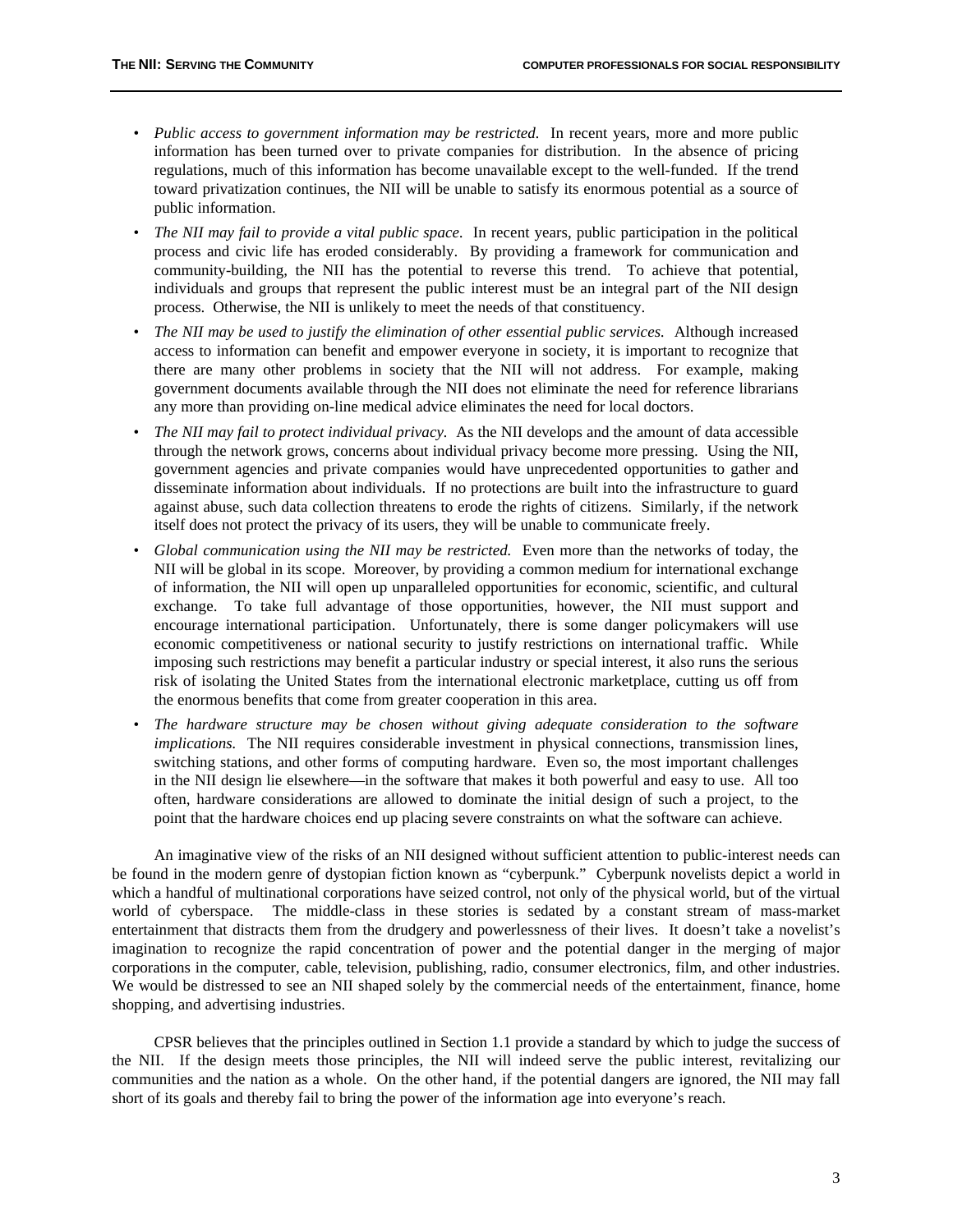#### **1.3 CPSR's recommendations**

CPSR has developed a set of recommendations that we feel will help avoid many of the pitfalls outlined in the preceding section. Although there is some overlap, we have divided our recommendations into two groups. The first, directed primarily to the Information Infrastructure Task Force and other governmental agencies responsible for oversight and administration of the NII, consists of recommendations concerning policy. The second is directed toward designers and addresses more technical aspects of the NII.

#### **Policy recommendations**

CPSR agrees with the conclusion expressed in the NTIA document that "the government has an essential role to play" in the development of the NII. We believe that the NII cannot meet its public-policy objectives without some combination of government initiative and regulation. In particular, we recommend that the Administration seek to establish the following general policies.

- P1. *Consider the social impact.* Beginning with the initial design, the Administration must evaluate the impact of the NII on the society at large. It is essential to conduct periodic reviews as the NII is implemented and used to ensure that it continues to serve the public interest.
- P2. *Guarantee equitable and universal access.* To the extent that free-market principles cannot guarantee affordable access to a full range of NII services, the Administration must be publicly accountable for the achievement of this goal through some appropriate mix of legislation, regulation, taxation, and direct subsidies.
- P3. *Promote widespread economic benefits.* The Administration should evaluate the NII's economic success using measures that reflect its impact on the economy as a whole, not merely the profits of NII investors and service providers.
- P4. *Promote diversity in content markets.* The Administration must recognize the distinction between the *carrier* of NII information services and the *content* that is carried over that infrastructure. In economic terms, the greatest potential of the NII lies in the marketplace it will create for content services, and the Administration must take whatever steps are necessary to ensure that the content market is both fair and open.
- P5. *Provide access to government services and information over the NII.* The Clinton/Gore technology announcement of February 1993 explicitly recognizes that information technology can "dramatically improve the way the Federal Government serves the people," thereby making the government "more cost-effective, efficient, and 'user-friendly.'" The Administration must continue to make provision of government services a central aspect of the NII design.
- P6. *Protect public spaces.* The Administration should promote the development of a vital civic sector by ensuring resources, training, and support for public spaces within the NII where citizens can pursue noncommercial activities.
- P7. *Encourage democratic participation.* Government must prevent concentrations of economic power from controlling the design of the NII and the operational "rules of the game." Decisions that affect the public's use of the NII must be conducted openly and democratically. To this end, the Administration must ensure full public disclosure and actively promote democratic decision-making. In addition, the Administration should ensure that any committees, such as the soon-to-be-appointed Advisory Council on the National Information Infrastructure, include sufficient representation from the public-interest community to ensure effective participation and to reflect the diversity of that constituency.
- P8. *Think globally.* The Administration should actively facilitate the seamless connection of America's NII with the information infrastructures of other nations by working to resolve such issues as security, censorship, tariffs, and privacy. Moreover, the NII should not be limited to the United States and the highly industrialized nations of Europe and the Pacific Rim. Because communication and information are vital resources for all nations, it is in the common interest to help the developing countries become part of the global information infrastructure.
- P9. *Guarantee functional integrity.* To the extent that market forces alone cannot guarantee that the design recommendations discussed in the following section will be achieved, the Administration should take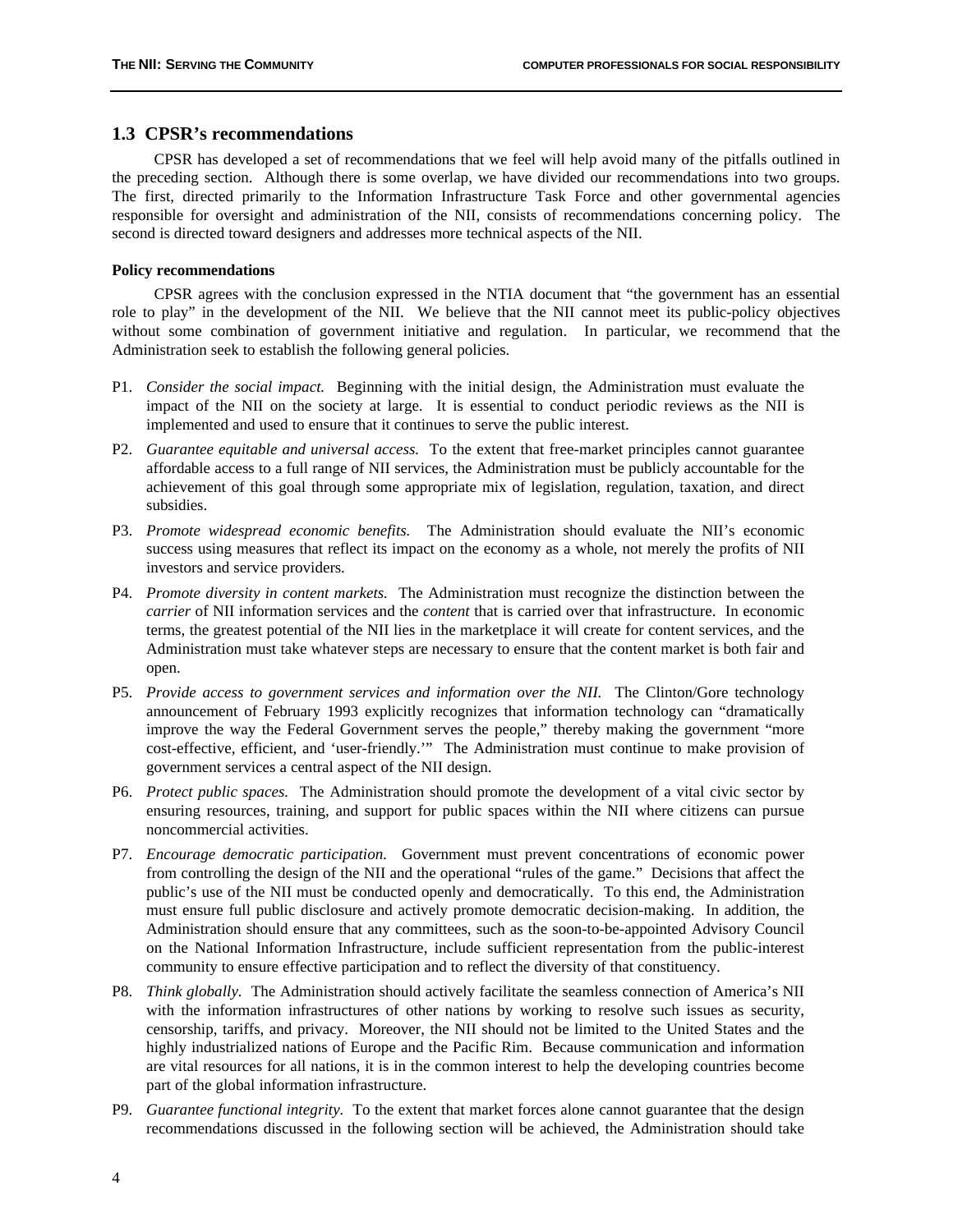appropriate steps to ensure that the NII design satisfies these critical technical, functional, and safety requirements.

#### **Design recommendations**

Our breadth of experience with existing networks and communications technology lead us to make the following recommendations about the technical aspects of NII design:

- D1. *Emphasize ease of use.* Existing computer networks have fallen short of serving the public interest because they are difficult for nonexperts to use. The most significant challenge facing NII designers is to reduce the barriers to entry into the information network that the NII provides, so that using the NII for simple inquiries becomes as easy as using the telephone.
- D2. *Provide full service to homes, workplaces, and community centers.* From the beginning, NII designers must strive to provide a high level of service to users where they live and work—to private homes, libraries, community centers, and businesses. If the public at large is offered only restricted, secondclass service, the NII will be unable to serve as a medium for individual and community empowerment.
- D3. *Enable all users to act as both producers and consumers.* Perhaps the greatest strength of existing networks is the opportunity for all participants to act as both producers and consumers of new products and information. By making it easy for individuals and small groups to develop new on-line services, today's networks display a vitality and openness that is difficult to find in other media. Individual initiative and entrepreneurship must continue to be supported in the NII design.
- D4. *Address privacy and security issues from the beginning.* As is the case with reliability, it is difficult to implement privacy and security as an afterthought. In order to provide sufficient safeguards, it is essential that privacy and security be considered throughout the NII design.
- D5. *Develop open and interoperable standards.* The NII will never be a single, static entity. It will instead continue to grow, driven in part by the general progress of technology and the extension of service to developing networks throughout the world. The NII community must develop standards that facilitate the growth of the network and allow for the broadest possible participation in the process.
- D6. *Encourage experimentation and evolution.* On the basis of our experience with existing networks, it is clear that the most significant source of new network services and capabilities will consist of contributions by the NII users themselves. Many of the facilities that are now considered part of the core of the network were once experimental projects. Someone using the network recognized a need, developed a new service in response to that need, and then made that service available to others. As the community of users expanded, the service was then refined and standardized to the point that it became a widely accepted tool. The NII must allow for and encourage the same sort of experimentation and evolutionary development.
- D7. *Require high reliability.* As use of the network expands into more and more sectors of the economy, the need for high reliability and fault-tolerance will become increasingly important. To meet the requirements of its users, reliability must be a central theme of the design at every stage of the process.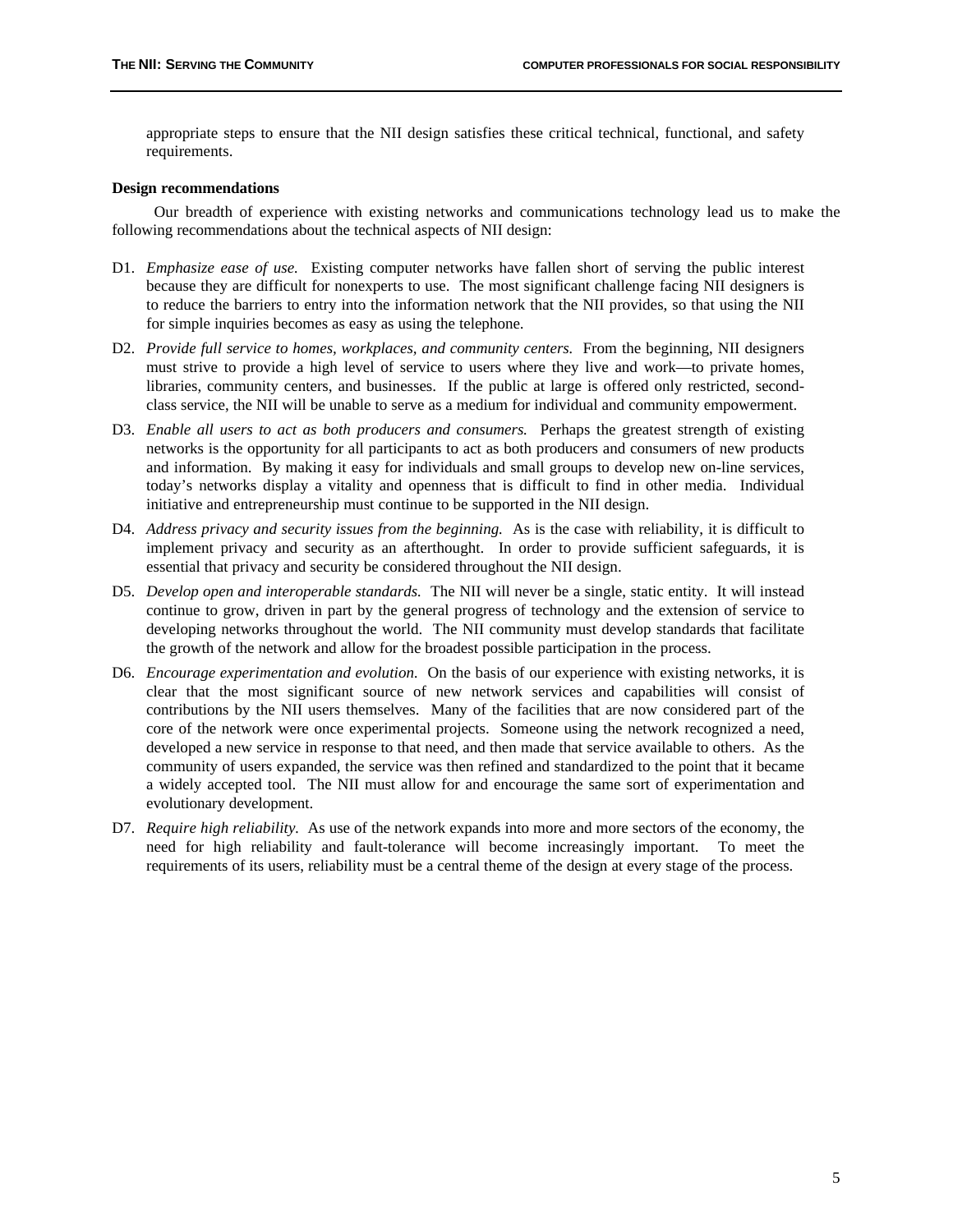## **PART 2**

### **TODAY'S INFORMATION INFRASTRUCTURE: LESSONS FOR THE NII**

Although the National Information Infrastructure will be larger, more powerful, and more widely used than current computer networks, it is important to recognize that the underpinnings of such an infrastructure already exist in the United States today. In fact, it is difficult to go through a day without using some part of the existing information infrastructure. We use a computer network every time we make a phone call, watch TV, listen to the radio, get cash from an automated teller machine, reserve an airplane ticket, or pay with a credit card.

Despite the pervasiveness of computer networks, relatively few people understand them in any detail. As computer professionals, the members of CPSR have extensive experience working with networks as both users and designers. As citizens, we recognize that technical issues are only a part of the design considerations. Public policy issues must be considered as well. To enable everyone to participate effectively in the debate over public policy, it is important for us to share our technical expertise.

The NII of tomorrow will evolve from the networks of today. It will incorporate the services currently offered by cable companies, the telephone system, and broadcast media. Yet we expect that, in many technical ways, the NII will more closely resemble existing general-purpose networks that link computers throughout the world. Transmission using the NII will be digital, not analog as many of these media are today. Data will travel in individual packets and not through the dedicated circuits that have traditionally been used for telephone communication. Information will flow in both directions, in contrast to its behavior in the broadcast media. These are all characteristics of existing computing networks, which makes them a useful model for the NII.

The closest existing analogue to our vision of the NII is the Internet, a loose confederacy of computer networks that can exchange data freely. Understanding the Internet—what it is, how it works, where it has succeeded, and what its shortcomings have been—makes it easier to comprehend the challenges that face the designers of the NII. This part of the report provides an analysis of the Internet, which serves as background for the recommendations in Part 3.

#### **2.1 A brief history of the Internet**

Although the Internet incorporates many different networks with different histories, the current system can be traced directly to the ARPANET project, which provided the first large-scale demonstration of a new digital communications technology called packet-switching. Beginning in 1968, the Advanced Research Projects Agency (ARPA) of the Department of Defense provided grants to several universities and corporations to develop a nationwide digital communications medium separate from the existing telephone system. The purpose of the ARPANET was to link researchers at different sites and allow them to share hardware and software resources. Using the ARPANET, those researchers could send electronic mail to each other, transfer files of information from one site to another, and connect directly to a system that might be hundreds or thousands of miles away.

The early ARPANET experiment was quite successful and led to a dramatic growth in network technology. When the ARPANET first became operational in late 1969, the entire network consisted of four computers. After the first ten years of operation, the number of connected computers expanded to more than 100. At that point, however, the ARPANET began to exceed the capacity permitted by its initial design. As is usually the case with large, computer-based systems, the main problems were not in the physical hardware that comprised the network, but in the software-based procedures and conventions established to facilitate communication, which are known as "protocols." The original ARPANET protocols were not flexible enough to accommodate the ongoing expansion of the ARPANET itself or permit other networks to connect easily into the ARPANET framework.

In the late 1970s, a new family of message protocols was designed to address these problems. These new protocols were formalized in 1980, and their use became an ARPANET requirement in 1983. The most basic of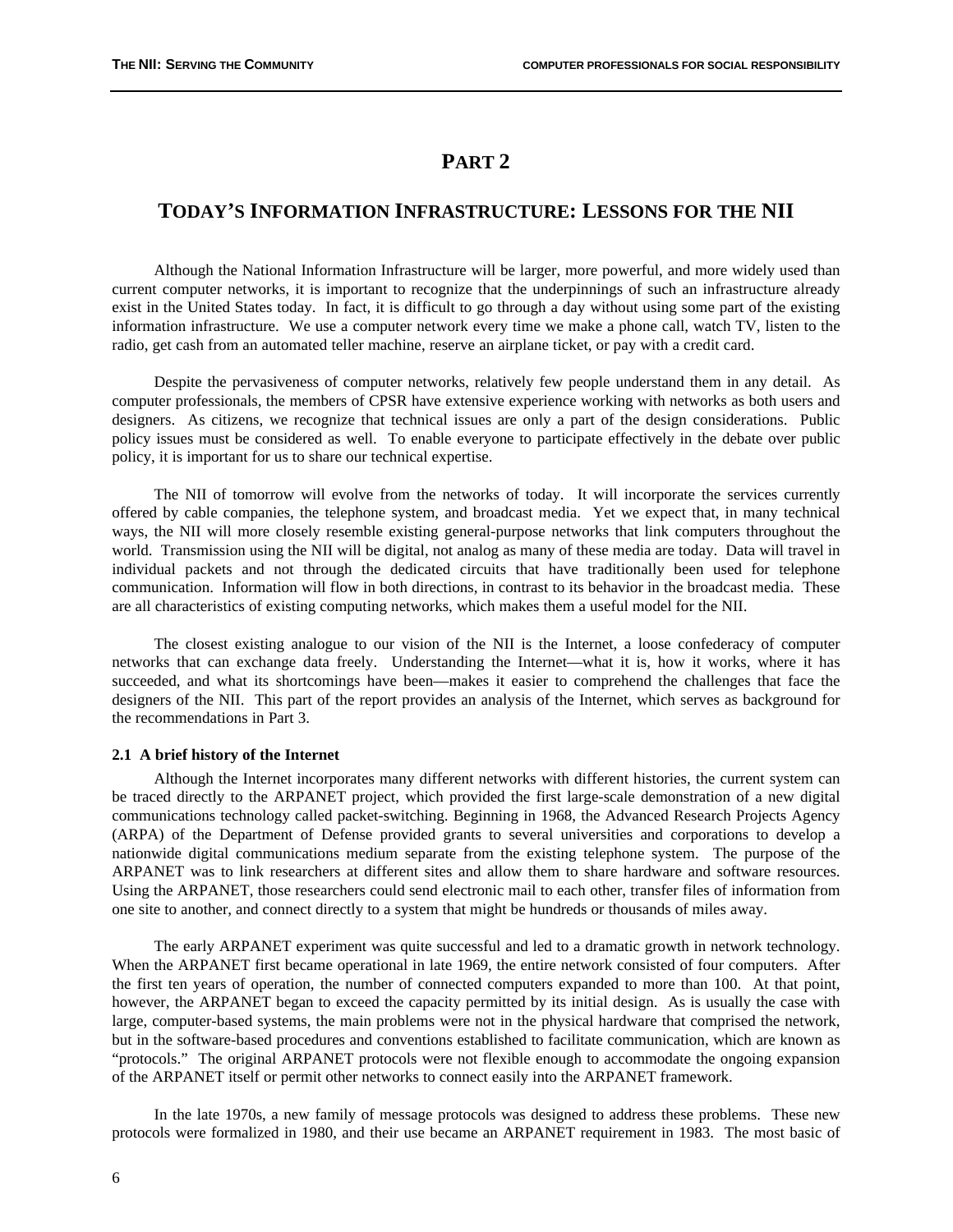the new protocols are the Transmission Control Protocol (TCP) and the Internet Protocol (IP), which together provide the facility by which computers can exchange messages. In addition to the TCP and IP protocols, the extended protocol family includes the Simple Mail Transfer Protocol (SMTP), the File Transfer Protocol (FTP), and a protocol to allow users to connect directly to and use a remote machine (TELNET).

Many computer operators quickly adopted TCP/IP as the message protocol for their systems. Those who could not convert—either because TCP/IP required faster hardware or because they did not have control over their system software—could still use TCP/IP by connecting to a "gateway" machine that converted the local protocol into the TCP/IP standard. Use of TCP/IP is now widespread in many different networks because it facilitates communication with an ever-growing community that shares this common protocol.

Meanwhile, other networks began to come into existence. Because ARPANET access was restricted to institutions with defense-related contracts, universities pushed for independent networks. To meet this need, CSNET and BITNET were created in the 1970s and 1980s to serve different segments of the academic community. As part of its own process to develop network standards, Europe began to deploy an information infrastructure of its own, based on another protocol called X.25. At the same time, several hardware vendors in the United States developed proprietary network technologies for their own internal use.

Because they used different protocols, many of these networks were initially isolated from each other. To communicate between different networks, it was necessary to have one computer linked to two or more networks so that it could serve as a gateway machine. Using these gateways to transfer data between independent networks was difficult, because doing so required a thorough understanding of all the different protocols involved. During this period in network history, gateways were developed as needed and operated with mixed results.

As the Department of Defense began to reduce ARPANET support in the mid-1980s, the National Science Foundation (NSF) stepped in and supported a new networking structure called NSFNET that was available to universities without restriction and to commercial concerns for a fee. The NSF also funded five supercomputer sites and a network of high-speed connections between them. That connection matrix, with its wide availability and its use of the TCP/IP protocols, allowed NSFNET to become the "backbone" of an entire collection of networks that is known collectively as the Internet.

By making it possible for many different networks to communicate with standard protocols over a common backbone, the deployment of NSFNET accelerated the pace of network expansion. As of 1993, the Internet has become an enormous global web linking over 1.5 million computers in more than 50 countries. Data traffic on the NSFNET backbone doubles every year.

#### **2.2 Management and pricing structures on the Internet**

Given the size and importance of the Internet, its management structure is surprisingly loose and decentralized. To a certain extent, the Internet runs itself. The community of users and institutions connected to the Internet has such a strong interest in keeping the network running that they perform much of the management themselves. Even so, a certain amount of additional coordination is required.

The diverse assemblage of over 2000 individual networks is held together by the Internet Activities Board (IAB). This group serves as the coordinating committee for Internet design, engineering, and management. The committee has several functions, including

- Defining Internet standards and organizing the process by which standards are set
- Acting as the Internet's international technical policy liaison
- Undertaking strategic planning for the network
- Taking advantage of long-range opportunities
- Solving problems as they arise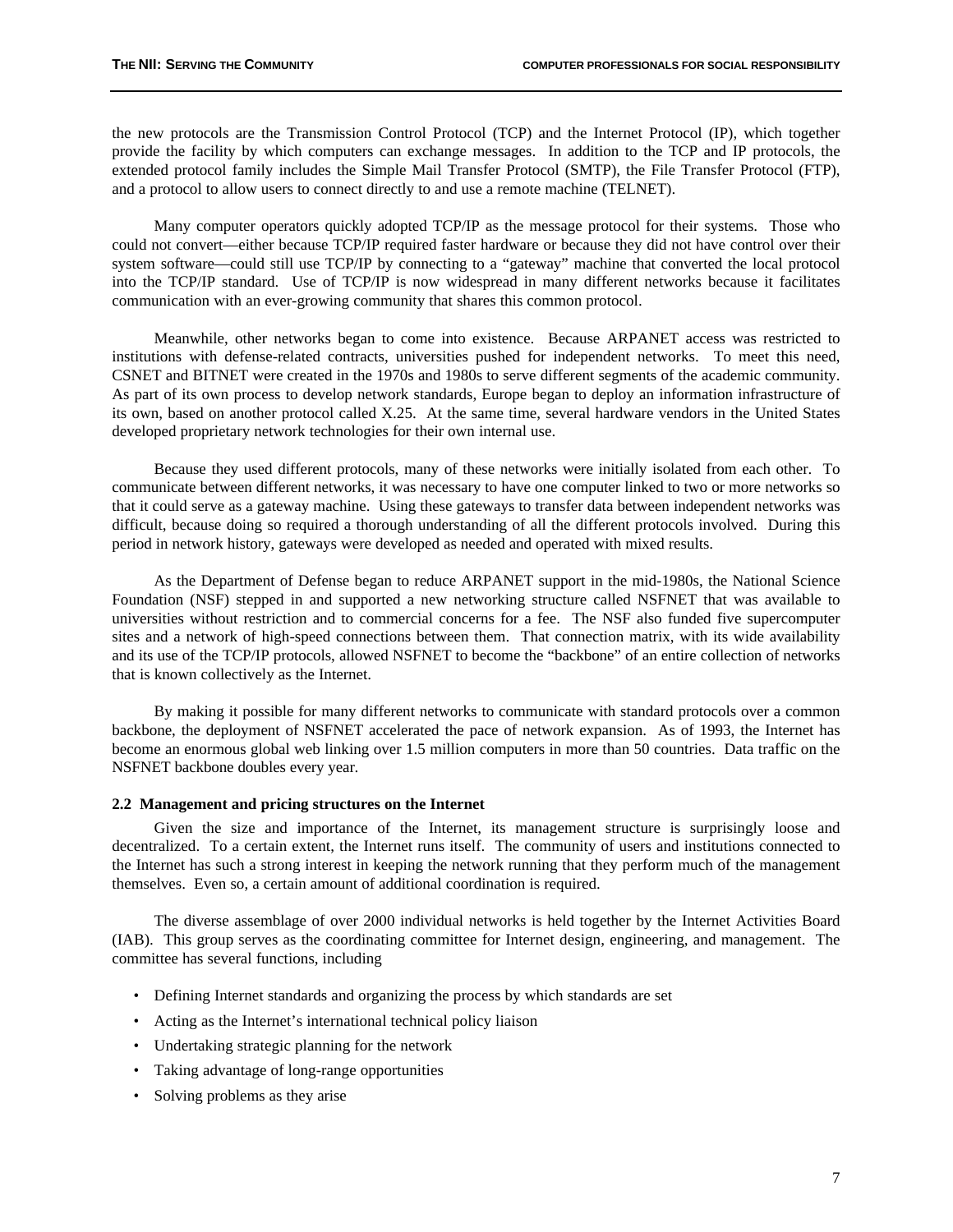Much of the work of the IAB is done through two subcommittees: the Internet Engineering Task Force, which manages the evolution of Internet protocols, and the Internet Research Task Force, which fosters research into new network technologies.

The administration of the NSFNET backbone is managed by Merit Inc., which is the parent organization of the mid-level network connecting state-supported universities in Michigan. The physical network that forms the backbone—the wires and routing hardware—is administered by Advanced Network Services (ANS), which is a not-for-profit consortium funded jointly by Merit, IBM, and MCI. Commercial organizations use the Internet through a for-profit subsidiary of ANS called CO+RE Inc. Access to the NSFNET backbone is given to mid-level networks for a fee. Universities, corporations, and commercial service providers then buy access to the mid-level networks on an ability-to-pay basis.

Funding for the Internet is as piecemeal and diverse as the networks it comprises. Within the NSFNET itself and the regional subnetworks, institutions generally pay a flat monthly or annual fee based on the speed of the connection. For universities, some of these costs are met through federal subsidies that pay for connections to mid-level networks and by federal subsidy of the NSFNET itself. Commercial users must pay their own way. Because the fee structure is not based on the volume of traffic, however, institutions do not need to pass the marginal costs of additional use back to individuals. As a result, the costs of network services are completely hidden from individual users who use the Internet through their university or company.

The pricing strategy has a profound effect on the Internet. The fact that individual users are not normally charged for service encourages use of the network and promotes the development of a more inclusive Internet community. Moreover, the pricing structure encourages experimentation, which in turn leads to the development of new software tools that increase the value of the Internet itself.

In certain foreign countries, individual users are charged based on connect time and traffic volume. This policy has had a noticeably chilling effect on use abroad. Increasingly, Internet users who obtain access to the network through commercial services in the United States are charged for that service in a similar way. If "metered service" becomes the norm, individuals and public institutions may be disenfranchised. Moreover, the network may lose the sense of openness and free experimentation that have driven much of its development in the past.

#### **2.3 Successes of the Internet**

The Internet has had many profound successes, which must be kept in mind when designing future networks. The following are among its successes:

- *The Internet has proven valuable to a large number of users.* For any computer system, one of the best measures of success is the satisfaction of the user community. By this measure, the Internet has clearly been successful. Individual users have found the Internet an extraordinarily valuable tool for many different purposes: communicating with friends and colleagues, sharing data and software, obtaining access to information, and participating in the development of new on-line communities. The explosive growth of Internet use is a clear indication that people find it worthwhile. Since computers all over the world can instantly store and deliver information at minimal cost, the potential of the network can only increase.
- *The structure of the Internet encourages participation and involvement.* The value of the Internet comes primarily from the knowledge and creativity its users bring to it. Many services, such as bulletin boards and user-generated archives, are successful only when people contribute to them. By making individual contribution easy, the Internet has enabled those services to develop and grow.
- *The pricing strategy of the encourages experimentation and growth.* For users in universities or companies, access to the Internet usually seems free and unlimited. Costs of the network are paid by institutions for which individual researchers and developers work. Because the Internet pricing structure charges a fixed fee for the institutional connection, most users are not charged for individual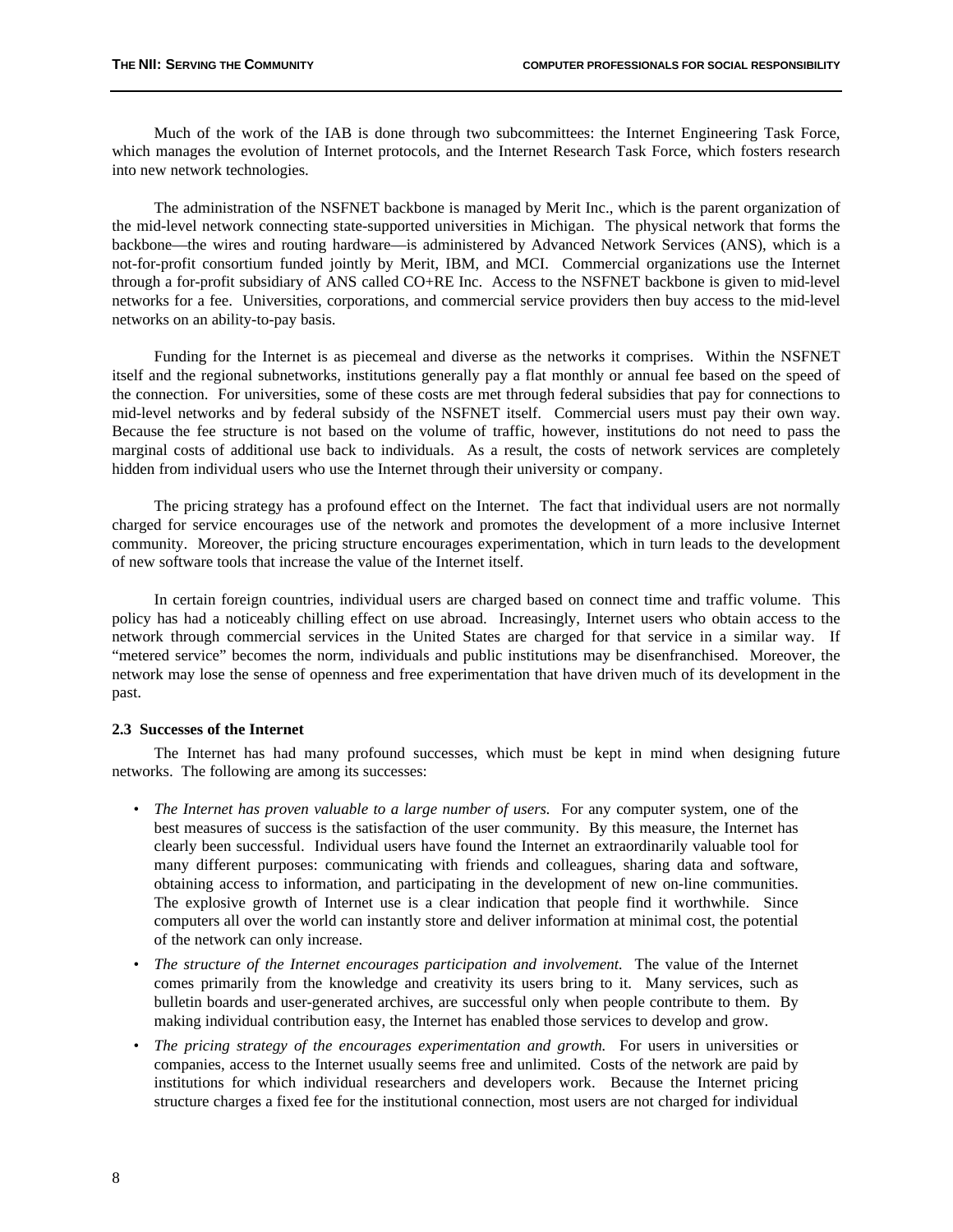use. This policy, which allows users to peruse the network casually, has generated forms of interaction that could not flourish in an environment of usage or connect-time charges.

- *The Internet is run democratically.* Even though the Internet requires some central coordination, its loose management structure has demonstrated the value of allowing widespread participation in the process of running the network. Because each site derives considerable benefit from being a part of the Internet, individual users and their institutions often feel a strong investment in its success. This sense of investment on the part of users encourages them to participate more actively in network maintenance and administration and thereby leads to more democratic involvement. Moreover, communication on the Internet is remarkably free from censorship, particularly on bulletin boards and other network services that provide space for public discussion.
- *The Internet has demonstrated the value of open, interoperable standards.* The protocols currently in use were designed to coexist with as-yet-unknown protocols and to permit evolution. The fact that the TCP/IP network protocol has enabled the Internet to sustain dramatic growth over the last few years illustrates the advantages of evolutionary standards.

#### **2.4 Shortcomings of the Internet**

Despite its considerable successes, the Internet also has certain inadequacies when viewed as a prototype for the NII. The Internet is dwarfed as a carrier of data when compared to the size and connectivity of the telephone system. A number of improvements must be made to transform the Internet into a system that can serve the whole country inexpensively at high speed. Most of the following trouble areas are already under investigation.

- *The Internet is not connected with enough services of general interest.* Although many people find the current Internet to be exciting and rewarding, it does not provide certain facilities that many people need. For many users, the facilities provided today seem esoteric and outside of the bounds of their daily lives. To make the network useful, those individuals need access to social services, to jobtraining programs, to better health care, and to communities of people who share their interests. Making sure that the services provided by the NII are the ones that people need is perhaps the greatest challenge in its design.
- *Individual Internet connections are too expensive and difficult to obtain.* The cost of providing an Internet connection directly to a home is too high—often as much as an automobile. Although service providers offer a compromise allowing individuals to dial in to a shared Internet connection, such connections usually offer only a minimum form of interaction. The price of home connection needs to compare move favorably with telephone or cable TV service.
- *Human-computer interfaces for the Internet are not yet very sophisticated.* A large development effort needs to take place if extremely sophisticated services are to be offered to unsophisticated users. The Internet does not yet allow widespread, easy-to-use multimedia interaction. It is generally aimed at people who are technically very experienced and knowledgeable. Adding new services often requires a high level of sophistication that many people do not have.
- *Information overload is a significant problem.* As a network grows, the volume of information and services available on it also expands. Making use of that information, however, requires that users be able to find what they need, without being overwhelmed by massive amounts of data. On the Internet today, the proliferation of new bulletin boards, discussion lists, information sources, and tools for retrieving information makes it harder for any user to locate a specific piece of information and represents a significant barrier to new users. It is crucial to provide better mechanisms for both finding and limiting information, especially for the NII, which will be much larger in scale than the Internet.
- *The Internet offers no adequate mechanism for controlling antisocial behavior.* Although free interchange is what makes the Internet valuable, it can sometimes be annoying. Individuals often abuse the privilege of global communication by posting silly, trivial, or redundant questions or comments. Commercial concerns are now contemplating the fact that, at no additional charge over basic Internet service, they can post electronic mail to absolutely everyone. The low fixed-price structure will not cope with an influx of advertising, or individuals capriciously broadcasting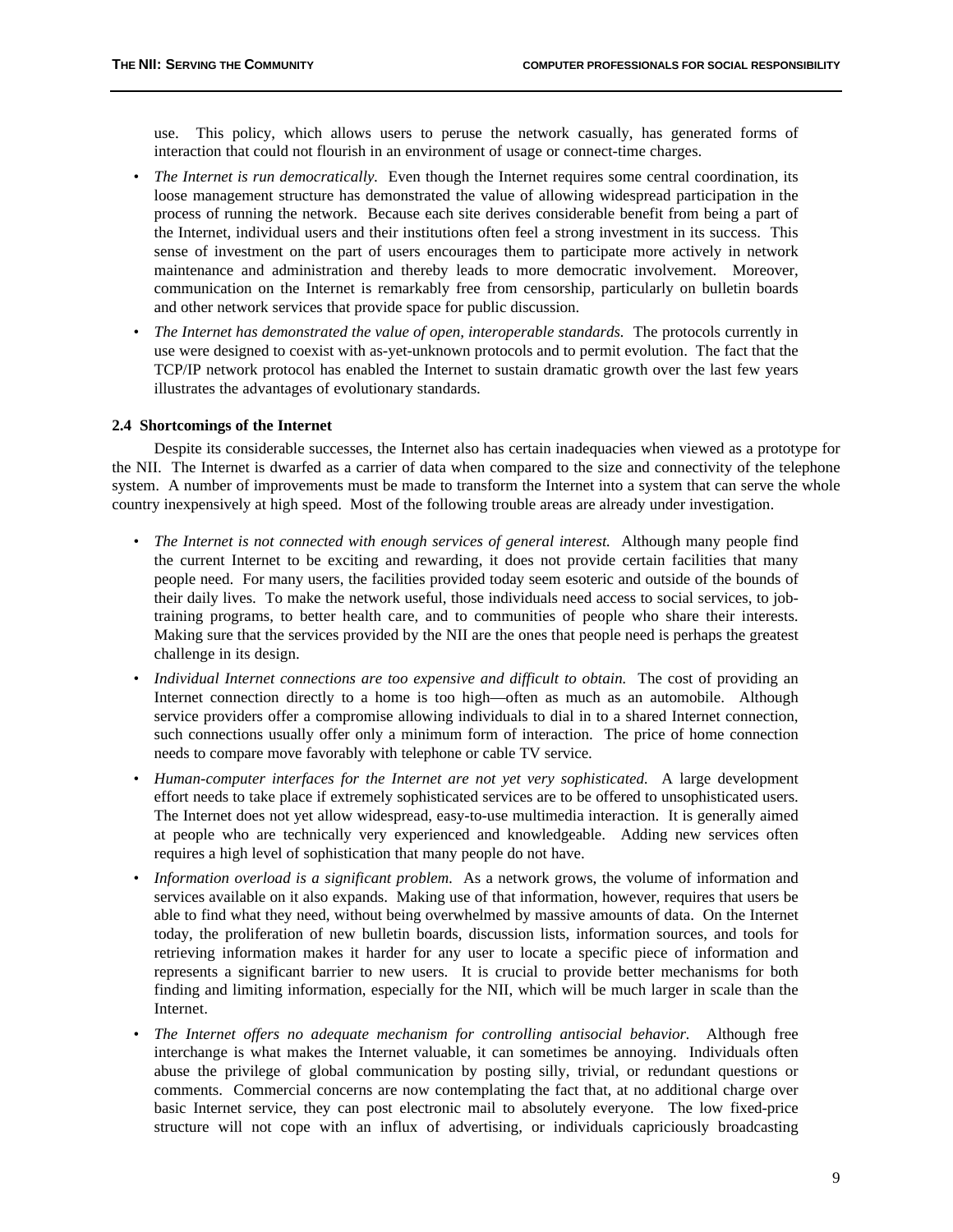messages for their personal amusement to Internet mailboxes worldwide. Mechanisms need to be evolved to balance, and enforce, as-yet-unmade policies concerning both freedom of speech and the cost of speech.

- *The Internet lacks sufficient mechanisms to guarantee privacy and security.* The Internet does not provide adequate safeguards to ensure privacy and security. In today's Internet, it is impossible to ensure that individual communication is kept confidential. In addition, well-publicized attacks on the network by malicious individuals intent on gaining unauthorized access underscores the failure of current network security policies.
- *The current Internet design suffers from several technical problems.* Although the TCP/IP protocols have been extremely successful, there is concern that these protocols cannot easily be adapted for extremely high-speed machines. Moreover, the Internet protocols used for routing—the process of deciding how to send data from one network to another—are still experimental. Several competing routing protocols are in use, which can lead to complicated failures of network routing as a whole. In addition, several of the existing protocols, including those used for sending mail and identifying individual machines on the network, are likely to become unworkable as the network grows. Growth also presents a challenge to the protocol design, because the number of available IP addresses is too small for a large global system.

#### **2.5 Further lessons from the Internet experience**

Although the Internet has been an enormous success, the computer science community is still in the process of discovering how networking can best be done. Along the way, we have learned many useful lessons that will apply to the design of the NII as well. These lessons include the following:

- *The technical development of a network is not an easy process.* Particularly in the early days, researchers were surprised at how difficult network technology turned out to be, and all the problems are not yet resolved.
- *Network design and development must be evolutionary.* In the process of getting to the current design, many alternative strategies were attempted and then discarded. The right answers emerged slowly through experimentation. That experimentation continues today and must certainly continue into the future, if the NII is to respond to evolving needs.
- *Substantial research and development funding is required to develop the technology.* Over the years, the Internet and its predecessor networks have required significant investment of both public and private resources to overcome the difficult problems that arise in network design. New technologies and new uses for the network will require additional research and development on an ongoing basis.
- *An open, cooperative environment is critical to network success.* By combining the efforts of many researchers and building up a shared technological base, the network was able to grow and develop much more successfully than would have been possible using a less cooperative approach.
- *Users tend to engage in communication rather than information retrieval.* The most popular services on the Internet include electronic mail, bulletin boards, and programs to mediate on-line conversations. People enjoy the opportunity to communicate with other people and to build new communities that share interests or concerns. As an example of such community-building, the Internet is home to a discussion group for women who work with computers. The participants often find that they are the only women in their work group—sometimes, the only women in their company. The on-line group allows them to discuss problems they have encountered and to get advice on how to work through difficult situations. At the very least, they find sympathy and assurance that they are not alone. The NII ought to provide the mechanism for the formation of many such distributed communities.

The stakes are clear. The NII has the potential to introduce a uniform, centralized, oppressive viewpoint that further stratifies and polarizes society. With thoughtful design, however, the NII could provide universal access, support developing communities, and nurture true democracy.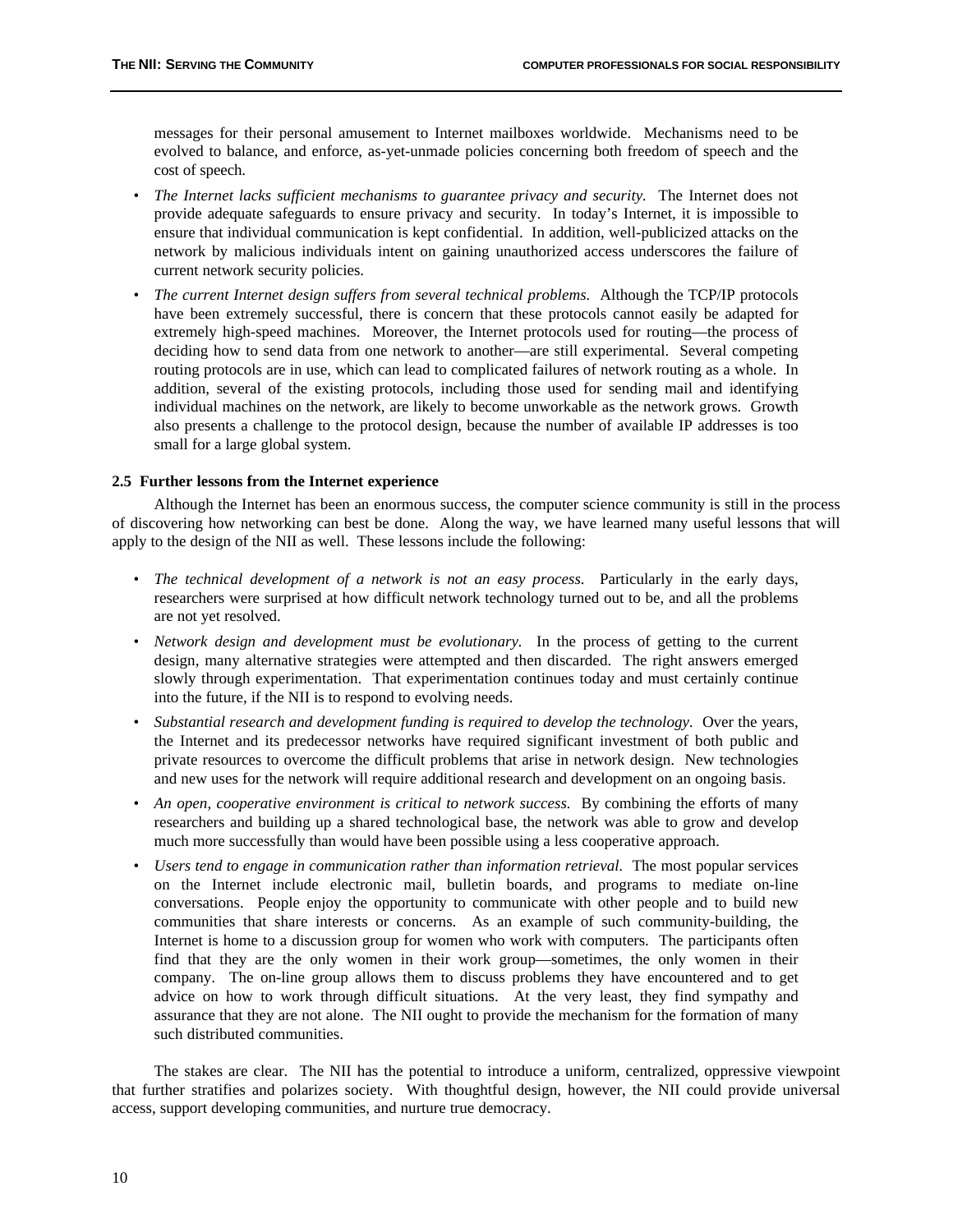# **PART 3**

## **BACKGROUND ON THE PRINCIPLES AND RECOMMENDATIONS**

The recommendations summarized in Part 1 of this document arise from the principles established in its first section. Part 3 expands on these principles and recommendations, highlighting their interrelationship.

### **3.1 Public-interest principles**

CPSR equates the public interest with a strong and unequivocal commitment to democratic principles. By most objective evidence, the practice of democracy in America has been eroding steadily in recent years. Voter participation continues to decline, citizens are uninformed about political and social issues, and there is widespread public cynicism about the entire process of government. More than any other public-policy initiative, the National Information Infrastructure (NII) has the potential to reverse this erosion and give new life to our democratic principles. We believe that the design and structure of the NII will have a profound effect on the future of democracy in America.

CPSR believes that the seven principles for the NII outlined by the Telecommunications Policy Roundtable are essential to the realization of a democratic society. Those principles, therefore, must occupy a privileged and protected status in the development of NII policy. In order to serve the public interest, the NII must be both designed and operated according to those principles.

Much of the current debate over the NII has focused on who will build the carrier hardware and what levels of regulation need to be provided. CPSR believes that the questions are important primarily to the extent that they influence the principles and goals of democratic practice. The public interest depends upon the rules of the game—how the NII will be designed and operated—and the necessity of preventing concentrations of political or economic power from dictating those rules at the expense of democratic principles. For this reason, our primary concern is that debate on other issues be framed so as to preserve the unique and irreplaceable status of the publicinterest principles, which are expanded in the sections that follow.

### **Universal access**

Universal access to the NII is a necessary and basic condition of citizenship in our information-driven society. Guaranteeing such access is therefore an absolute requirement for any degree of equity. At a minimum, universal access requires the following conditions:

- Everyone in the country must have a place they can go to gain access to the NII.
- Hardware and software for the NII must be easy to use and fit the needs of all users, including the disabled.
- Simple training in the effective use of these tools must be available.
- Pricing for the NII must be structured so that service is affordable by everyone.
- Access to the full range of features supported by the NII must be available to all.

### **Freedom to communicate**

Freedom of speech and of the press are fundamental characteristics of a democratic society. In the 18th century, when these freedoms were encoded in the Bill of Rights, human speech, the printing press, and postal delivery were the most sophisticated means of communication available. These tools, and the guarantees that everyone would have access to using them, were seen as vital to economic, social, and especially political life. Today, the need for expression is increasingly met through electronic communication.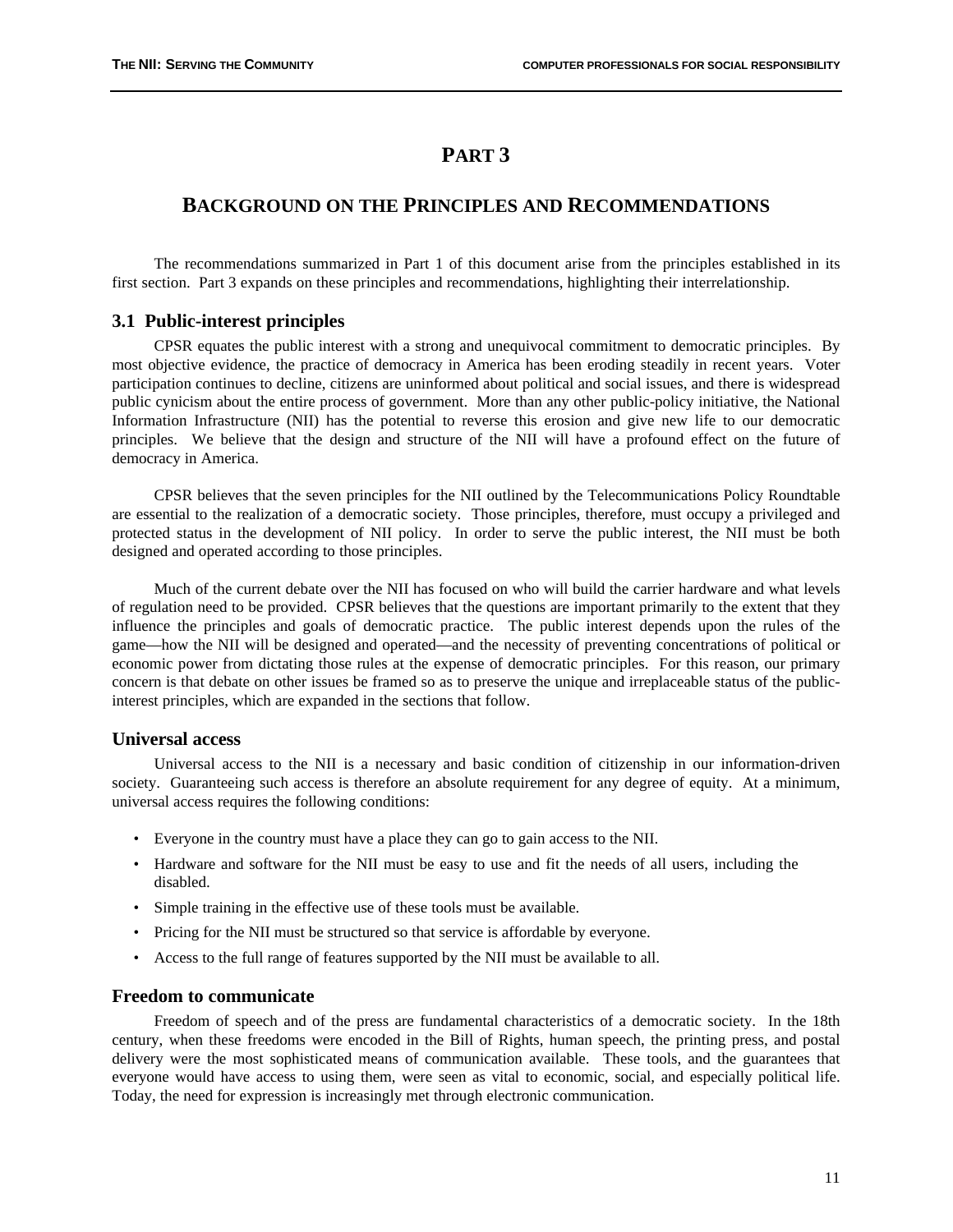Protecting every citizen's right to freedom of expression must be a fundamental goal of the NII. The freedom to communicate has two essential aspects. On the one hand, those who speak must be able to do so without fear of censorship. On the other, it is essential that all people have the opportunity to be heard in the first place. While these two aspects are closely linked, their realization often requires separate and distinct policies.

In seeking to ensure freedom from censorship, a clear line must be drawn between those domains of the NII dedicated to private interests, which are largely free to determine their own operating policies, and domains available for public use. The constitutional protections on freedom of expression must be protected in all public spaces within the NII. Moreover, it is important to ensure that such public spaces continue to exist in the NII, just as they do in today's Internet.

Our collective experience with network communication has shown that a certain level of civility enhances the quality of service for all users. To this end, CPSR believes that it is important for network communities themselves to formulate ethical principles and standards for appropriate behavior that can serve as guideposts for those who choose to participate in those communities. We believe that censorship based on the content of expression must not be imposed from the top down. Citizens must feel as free to express themselves over the NII as they do today over the telephone.

At the same time, it is essential to protect the rights of citizens to be heard in the first place. As A. J. Liebling observed when he wrote that "freedom of the press belongs to those who own one," the high costs of entry into traditional print and broadcast media have formed a barrier to individual expression throughout this century. By lowering the economic barrier, computer networks make it possible for individuals to express their ideas much more widely through electronic mail, on-line publications, mailing lists, and bulletin boards. In the Internet today, people use these tools extensively as a means of expression, and it is important to retain these capabilities in the NII.

The NII requires two kinds of resources to allow individuals to publish their own contributions using the NII. First, it must provide a physical connection that can carry information in both directions. Second, it must offer software tools that facilitate the posting of messages so that others can find them easily. Without two-way communication, citizens at the receiving end of the wire are not merely passive but mute. In a society linked together by the NII, the capability of every individual to post messages will be the functional equivalent of the freedom in the world before electronic media to stand on a corner and speak one's mind.

Freedom to communicate, however, does not mean freedom to intrude. The right to free speech must be balanced by the right not to listen. Given that many people now find unsolicited mail and telephone calls intrusive, it is easy to imagine that the NII might enable the production of an overwhelming amount of electronic "junk mail." It must not fall as a burden to the individual to sift through all such material to find the nuggets of desired communication. There must be ways for people to choose classes of messages they do and do not wish to receive.

#### **Vital civic sector**

The American democratic system is designed to provide the opportunity for thoughtful, informed decisionmaking. To make that system work, citizens and public officials must have opportunities to understand each other's needs and desires. As it becomes our central communications mechanism, the NII must be designed to support this system of governance. The NII must provide service capabilities that encourage the spontaneous development of communities of all kinds. The primary requirement is a set of software tools specifically designed to facilitate the creation of self-defining groups of users. These groups will consist of people who want to discuss issues concerning their neighborhood, state, nation, or planet.

Individuals and groups must be enabled to participate in governmental decision-making at national, state, and local levels. To do so, they will need timely access to government information and pending policy decisions. They will also need the opportunity to participate directly in hearings and other public proceedings. With universal access and usability, the NII has the potential to reduce the distance between citizens and their government as nothing else can. Civic participation will enable citizens to help design regulation and legislation, not merely to appeal it or vote on it.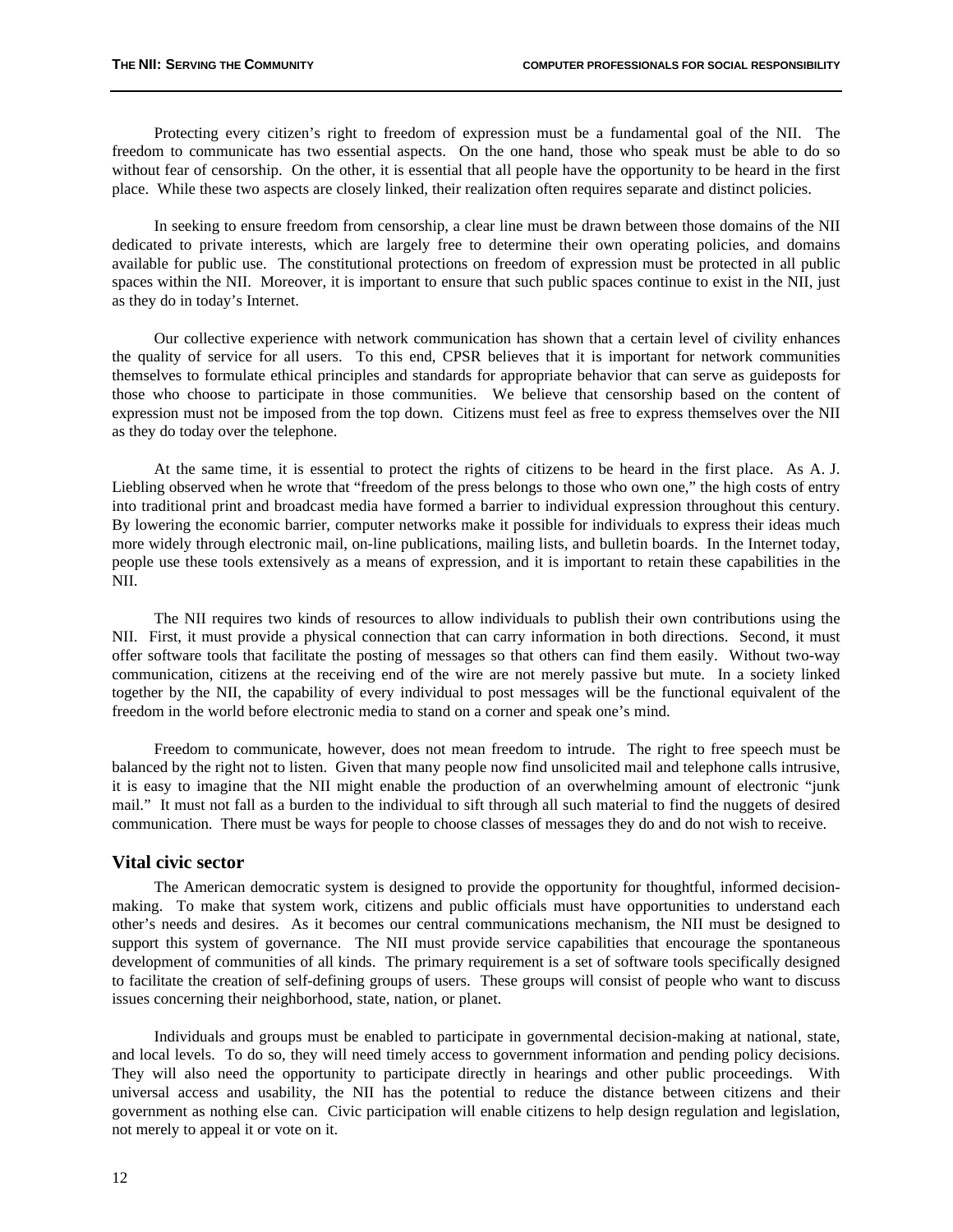Schools and libraries play key roles in nurturing the civic sector. Not only should people be able to reach out into the NII from schools and libraries, but people should be able to reach into them from the NII. Classes and teachers at all levels from elementary schools to colleges should be reachable through the NII. Not just library catalogs but eventually the contents of the libraries should be accessible through this medium.

Making schools and libraries accessible from the NII serves two purposes. First, it enables life-long learning, not just for those of traditional student age, but for workers in need of retraining, for immigrants, for all who want to improve themselves. Second, it helps provide people with the information they need to be informed citizens.

### **Diverse and competitive marketplace**

An open market for content is even more important than an open market for its carriers. The NII should ensure competition among ideas, products, and information providers. They should be able to compete because of their quality and not merely the marketing resources behind them. This means that individuals and small publishers must be enabled to be as visible in the marketplace as the large commercial institutions. The NII can allow individuals to act as their own publishers. The public can then decide whose program to watch, which software to run, and which databases to scan.

The NII has the opportunity of providing a level playing field where small businesses can more readily compete with large concerns. More diverse offerings allow for market innovations, experimentation, and the customization of products that economies of scale prohibit.

Referring to the NII as a marketplace of ideas does not, however, mean that providers must charge for their offerings. Publishers may decide that having their idea widely accepted is more important than making a profit. This happens often in the computer research community: much of the most popular software is the result of donated labor. Software publishers benefit by being able to share ideas with a wider community, by proving the validity of their research, or by satisfying their altruistic tendencies. The competition of their offerings with commercial products can only improve both.

### **Equitable workplace**

Although computers have become relatively common in the home, most people in the United States today are more directly affected by computing technology at work. For example, the widespread use of word processing has profoundly transformed the character of office work in the last fifteen years. During a similar period, the development of new techniques for factory automation has changed not only the nature of manufacturing jobs but also the availability and importance of such jobs in the national economy.

The NII, while it offers extraordinary opportunities for economic growth in global information, will also continue to transform the nature of work in our society. In sectors of the economy that generate and distribute information resources, job growth is likely. Other sectors, however, may continue to suffer job losses and the associated economic dislocation. For example, as the NII reduces the cost of international communication, it will become easier for companies to export certain jobs formerly done in the United States to countries with a lower wage rate. Similarly, the availability of new services on the NII may reduce the need for workers who now provide those services locally.

Too often in the past, new technologies have been introduced into the workplace with little concern for their effects on workers. In many cases, the introduction of computers has required workers to acquire new expertise and knowledge, raising the skill level needed for the job. In other cases, computers have had the opposite effect, reducing the level of job skill needed to such an extent that workers become merely agents of the machine. Without planning and foresight, such changes can have a negative effect on total productivity. Workers whose jobs suddenly require enhanced skills may not receive the additional training they need or any recognition to compensate for the increased responsibilities. At the other end of the spectrum, workers whose jobs have been deskilled lose a sense of personal investment in the process.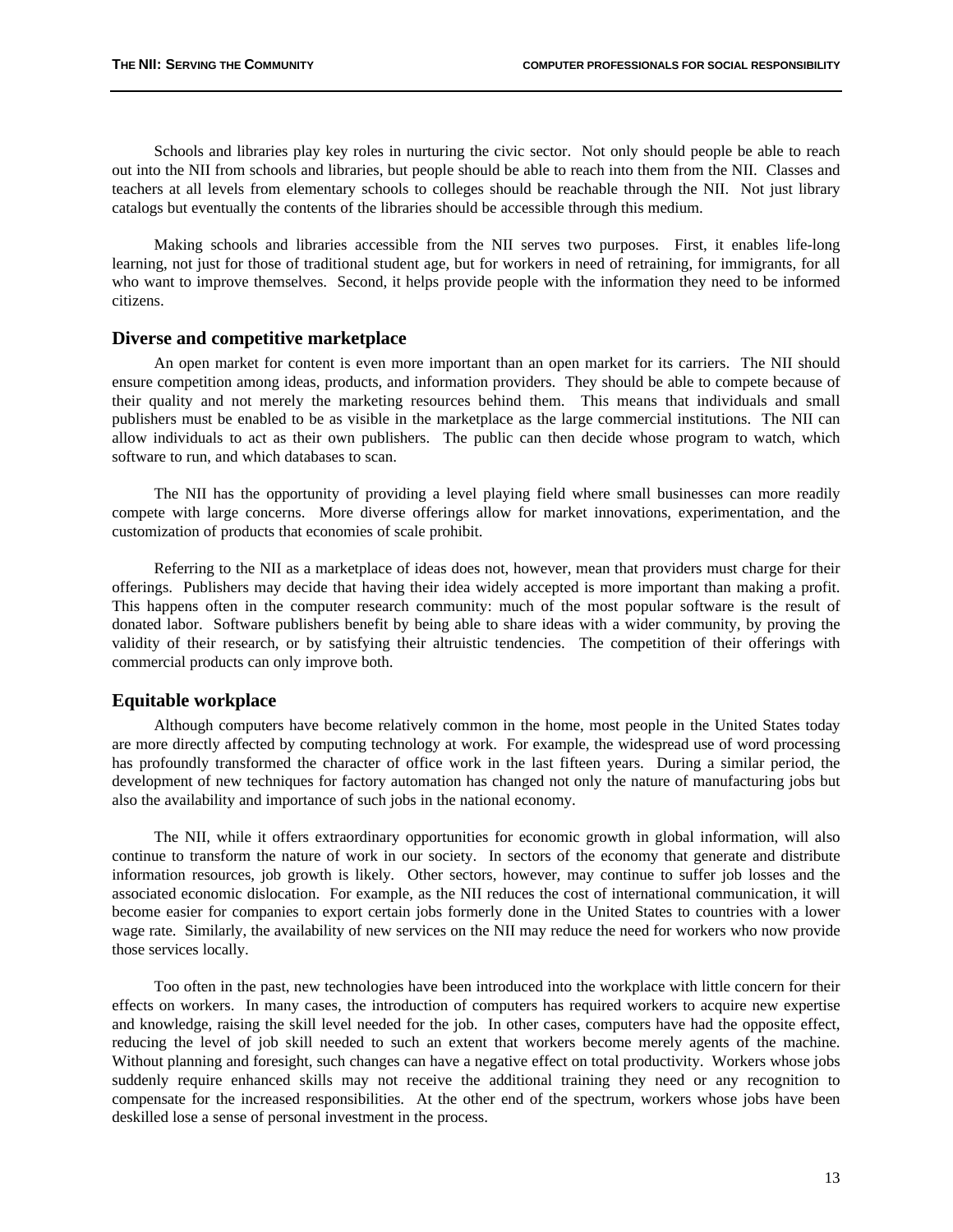Since the NII will further change the nature of work in the United States in profound ways, its policies must be designed to address those changes. CPSR believes that workplace technology is best used to enhance, not replace, the skills of workers. Moreover, workplace systems themselves are more effective when workers participate actively in the design process.

### **Privacy**

Privacy protection is a fundamental human right. The protection of privacy is all the more important in advanced communication networks where enormous amounts of personal information are generated and transferred. The ever-increasing capability of both existing and new technologies to accumulate and crossreference personally identifying information constitutes a grave threat to personal privacy.

Proposed NII services should be carefully examined. New network services, if not properly designed, may easily diminish user privacy. Caller ID, for example, reduced the privacy of telephone customers and was opposed by consumers and state regulators. Users of the NII should also be permitted to use strong cryptography to protect communications. It is inappropriate and potentially dangerous for the integrity of the NII for the government to encourage communications services that facilitate wire surveillance.

CPSR believes that an NII privacy code should be developed and enforced. We have already recommended a set of principles that could help address many of the privacy concerns the NII will raise. These principles are:

- 1. The confidentiality of electronic communications should be protected.
- 2. Privacy considerations must be recognized explicitly in the provision, use and regulation of telecommunication services.
- 3. The collection of personal data for telecommunication services should be limited to the extent necessary to provide the service.
- 4. Service providers should not disclose information without the explicit consent of service users. Service providers should be required to make known their data collection practices to service users.
- 5. Users should not be required to pay for routine privacy protection. Additional costs for privacy should only be imposed for extraordinary protection.
- 6. Service providers should be encouraged to explore technical means to protect privacy.
- 7. Appropriate security polices should be developed to protect network communications.
- 8. A mechanism should be established to ensure the observance of these principles.

CPSR acknowledges the interest of corporate marketing and recognizes the public interest in both law enforcement and national security. However, we assert on principle the necessity of an NII policy that effectively resists the otherwise endless demands for personal information. Although privacy cannot always supersede other concerns, it is often possible to find a way to meet those other needs with a minimum of infringement.

### **Democratic policy-making**

If the NII is to serve the needs of the public, the public must have input into its design. The public must help establish both the policy by which it is guided and the design through which it is implemented. Experience has shown that such involvement has been critical to the design of the most popular existing electronic systems. Effective participation is as important to computer systems as it is to government.

Traditionally, technologists have argued that only a strong central vision can produce elegant, consistent, complete designs. Citing examples of the failure of design by committee, they argue that technical design must be left to those who understand its complexities. Unfortunately, this approach tends to create complex systems that can be understood and used only by the technical elite.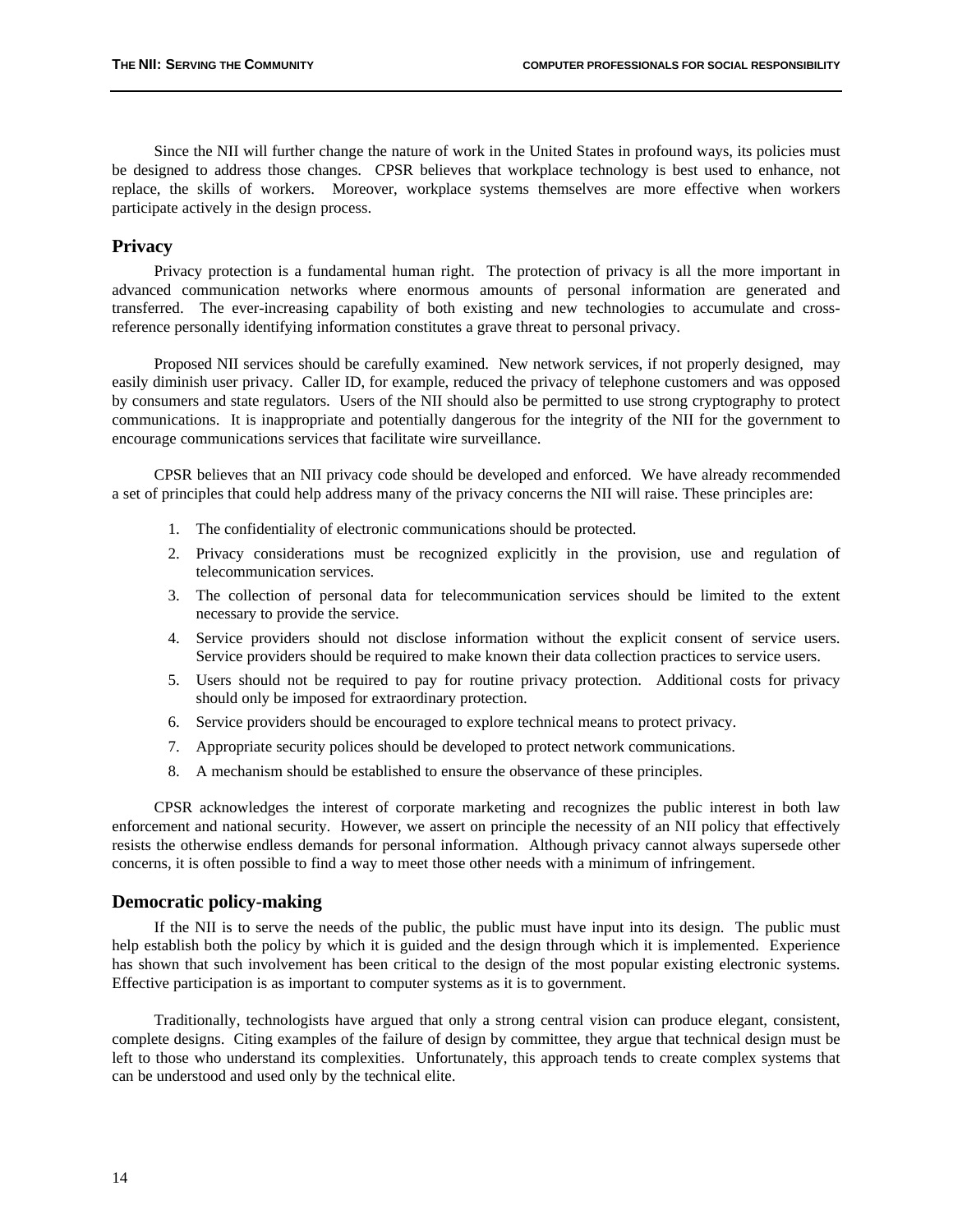New approaches, however, combine the centralized and decentralized models, obtaining the benefits of each while avoiding their deficiencies. These approaches can be applied to the design of a system and to the adoption of a standard.

In participatory design, the people who are expected to use the final product are involved from the early design stages through several iterations of testing the implementation. The system is implemented by a small team that works with a central design. Those who use the system contribute their own knowledge to the design by commenting on the goals and features to make sure the system is widely usable.

Just as participatory design allows systems to emerge after cycles of user input and testing, the same approach can be used to define new standards. The process begins with the formulation of an experimental standard. After a period of testing in its intended environment, comments are obtained and another iteration of design and testing begins. When the system is stable and both architects and users are satisfied, the standard is adopted. This approach has been used with great success by the Internet Society and the X Consortium, which has developed a window system used today by most of the major workstation vendors.

Both participatory design and the experimental approach to standardization achieve the benefits of democratic input to design and policy-making without sacrificing the technical advantages of consistency and elegance of design.

### **Functional integrity**

The NII must be engineered to high standards of reliability, functional capability, and extendibility. In time, the NII will encompass all the nation's telecommunications. As it becomes the primary conduit for economic transactions and long-distance medicine, businesses and people will trust the NII with their economic livelihood and, perhaps, their lives. We will demand a system that works under heavy loads and in natural disasters. Failures will occur, but they should be localized, not system-wide. Recovery must be swift—a matter of minutes or hours, not days or weeks. We will not be able afford to turn off the whole system to maintain or upgrade it, but we will not tolerate it becoming antiquated. Infrastructure must be there when you need it.

Anyone who has worked with today's computer systems knows that they have not achieved this level of dependability. Their limitations are partly the result of economic priorities. It costs a lot of money to design a highly reliable system. That cost must be balanced against the cost of system failure. But the major reason computer systems, particularly software systems, are unreliable is that we do not know how to design them to be more reliable. A large software systems is so complicated that no one person can understand it all. Yet the system is often so fragile that one programming flaw, one misplaced comma, can bring the whole system crashing down, or send a satellite flying out of control.

Setting high standards for the engineering will push us, as designers and implementers, to find new ways to improve the quality of computer software. That we have failed to do better to date shows that the task will not be easy. But when we understand that the NII is vital to the economic and perhaps the physical health of the nation, it becomes clear that we must challenge ourselves to do our best.

#### **3.2 Policy recommendations**

Government is the institution through which we come together to set collective priorities, to organize our resources for the common good, to set the rules under which we wish to live. For all its problems, government is essential. If the NII is left entirely to private enterprise, it may become nothing more than a vehicle for entertainment, finance, shopping, and advertising—to paraphrase Bruce Springsteen, "500 channels with nothing on." It is only through government action that we will preserve a public-interest component of the NII beyond these commercial interests.

#### **P1. Consider the social impact**

We agree with the Administration that implementation of the NII will have far-reaching effects. The infrastructure will change society both in ways we can predict and in ways we cannot. Unless we understand these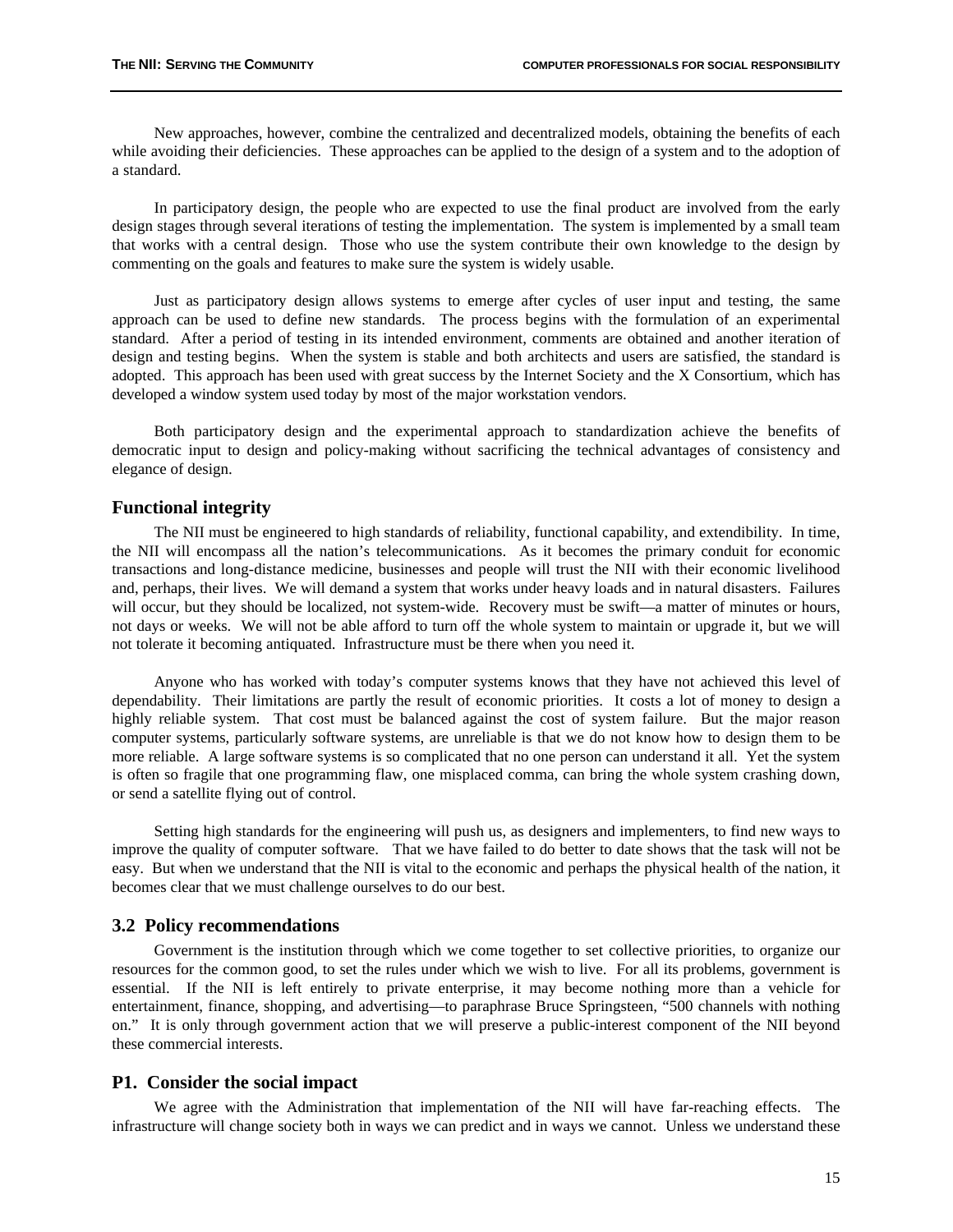changes, we cannot hope to control them. Therefore, we recommend that a portion of both the initial funding and the maintenance funding be set aside for research into the social impact of the NII.

### **P2. Guarantee equitable and universal access**

Universal access to the NII is required to ensure that society does not become divided into the informationpoor and the information-rich. Because access to information is critical in the modern world, we believe that the NII will become the primary medium for political and economic participation. To limit people's access because they are physical disabled, economically disadvantaged, or geographically remote is unacceptable in a democracy. We anticipate that a network implemented solely on free-market principles would not reach all citizens. No single commercial institution finds it financially worthwhile to provide service to the marginal users. Today's telecommunication system fails to support all citizens adequately, and the NII will be built from much the same technology. Yet all will benefit, both economically and politically, by universal service.

Access will require not merely a connection to the NII, but the hardware to use that connection. A telephone wire to one's house is useless if one cannot afford a telephone. What the user's equipment will look like remains to be determined: it may be a computer terminal or some completely new device, but we must find a way to offer access to everyone at an affordable, perhaps subsidized, price.

### **P3. Promote widespread economic benefits**

From the two major position papers the Administration has released concerning the NII, it is clear that they intend it to benefit all sectors of the U.S. economy. We are concerned that in estimating and measuring the impact of policy alternatives, there will be a tendency to consider only the most readily quantifiable aspects, such as the effect on the telecommunications and information industries. There are likely to be cases, such as the establishment of rate structures, in which the interests of these two industries is not precisely aligned with the interests of the nation as a whole. We call for the foresight and breadth of vision to see beyond short-term, narrow interests to enduring national needs.

In considering the structure of the NII, one of the crucial public-policy issues is how its construction and operation will be financed. In the current debate, the prevailing assumption is that as much of the service as possible should be privatized in the interests of economic efficiency. Economists, however, have long recognized that certain conditions are necessary for a free market. When those conditions do not exist, market failures can occur. In the case of the NII, several factors—its status as a public good, the high cost of entry into the carrier market, the existence of both positive and negative externalities in its operation—are predictors of market failure. Speaking at a conference on "Public Access to the Internet" at Harvard's Kennedy School of Government in May 1993, economist Sandra Schickele pointed out that "the assumptions which must hold if the free market is to be efficient are fundamentally violated by the nature of the Internet and any likely successor to it, and that market prices cannot by themselves efficiently allocate resources for the production and use of the Internet." Government planners must be sensitive to this danger and intervene as necessary.

#### **P4. Promote diversity in content markets**

The public benefits from exposure to a diverse marketplace of ideas. Can market forces alone foster this diversity of content on the NII, or will it need a champion? As long as information providers are able to reach their public, they have no further interest in diversity. In fact, they have an economic motivation to raise barriers that keep others from entering the market. Moreover, as long as their networks are saturated, carriers are indifferent to the number of content providers. If no one has an economic motivation to ensure diversity, market forces alone cannot suffice.

The early history of the railroads offers an instructive parallel. Even though the railway expansion greatly benefited the nation by the end of the 1800s, the economic process of achieving those benefits was hardly smooth. For many years, railroads operated in an environment with no regulations against monopolies or discriminatory pricing. Through an extensive network of trusts and discriminatory tariff structures mandating higher rates for short hauls than longer ones, railroad companies enriched themselves at the expense of the economy as a whole. Outrage against them led to the formation of the Independent Farmers' Association and the Grange movement,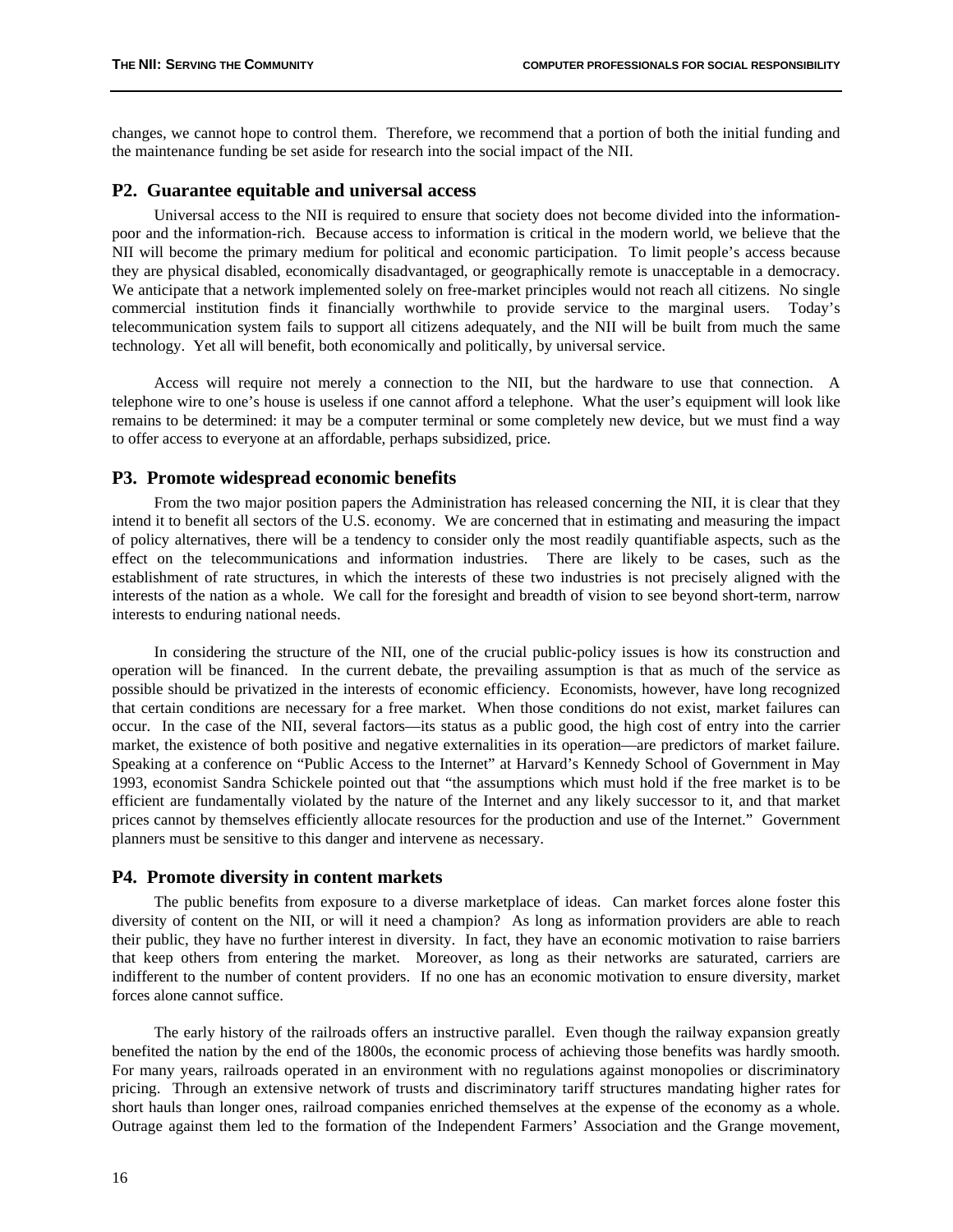which in turn led Congress to establish the Interstate Commerce Commission in 1887 and to enact the Sherman Anti-Trust Act in 1890.

#### **P5. Provide access to government services and information over the NII**

We applaud the Administration's intention to use the NII to create a government that is "more costeffective, efficient, and 'user-friendly.'" While technology is not a quick fix for social problems, it can enable the flow of information and democratic empowerment needed to address these problems. For example, individuals need access to social services, public information, legal records, census and agricultural data; the ability to inspect and correct government records about themselves; and information on pending public-policy decisions and the ability to comment on them. Moreover, to be equitable, we must not only provide these services through the NII, but also guarantee universal access to them.

#### **P6. Protect public spaces**

We mean many things when we speak of public space on the NII. There must be areas that are publicly owned. Anyone must be able to post messages, confident that the content of those messages are protected by First Amendment guarantees of free speech. The NII should offer an arena for public discussion. Public spaces may also be the venue for interchange with local, state, and federal government agencies. Pending legislation and regulations could be posted there along with people's comments. Public spaces also allow developers to offer free noncommercial software to a wide audience.

It will take funding to maintain these public spaces. Possible models for funding include surcharges on profits for information providers, royalty fees for the use of publicly collected data, profits for carriers, or tax abatement to donators of public space. Recommending a particular model is beyond the scope of this report, but we strongly urge the Administration to consider the various possibilities.

### **P7. Encourage democratic participation**

For reasons of both principle and expedience, we believe that decisions affecting the public's use of the NII must be made openly and democratically. The principle of government for, of, and by the people demands public involvement in the design of so vital an infrastructure. Anything that will have such an impact on our lives and the social structure of our nation should be a matter for public consideration. Further, we believe that the infrastructure will be easier to use and more beneficial if the intended users, the public at large, have input into its design.

#### **P8. Think globally**

An information infrastructure will obtain its maximum economic, social, and cultural benefits when it is world-wide in scope. We cannot, of course, mandate the global adoption of the U.S. infrastructure. We cannot control other nations, and choices that meet our cultural needs may be inappropriate elsewhere. Nonetheless, we can design the NII so that it does not create barriers to global communication. Currently, our national standards set a lower threshold for the protection of individual privacy than do the laws of other countries. These countries consequently restrict the flow of data records into our country. If we work to establish comparable standards, both individual privacy and global communication will be enhanced. Similar issues exist in the areas of security, censorship, and tariffs.

### **P9. Guarantee functional integrity**

The government has a compelling interest in making sure that the NII meets its design goals. As with other parts of the national infrastructure, the government must at times establish regulatory mechanisms to ensure that basic standards are upheld. Government intervention is particularly critical when market forces act to favor individual companies rather than the public good. For example, regulation may be required to ensure that standards remain open, that basic service is available to all at reasonable cost, that privacy is protected, and that citizens have access to public information.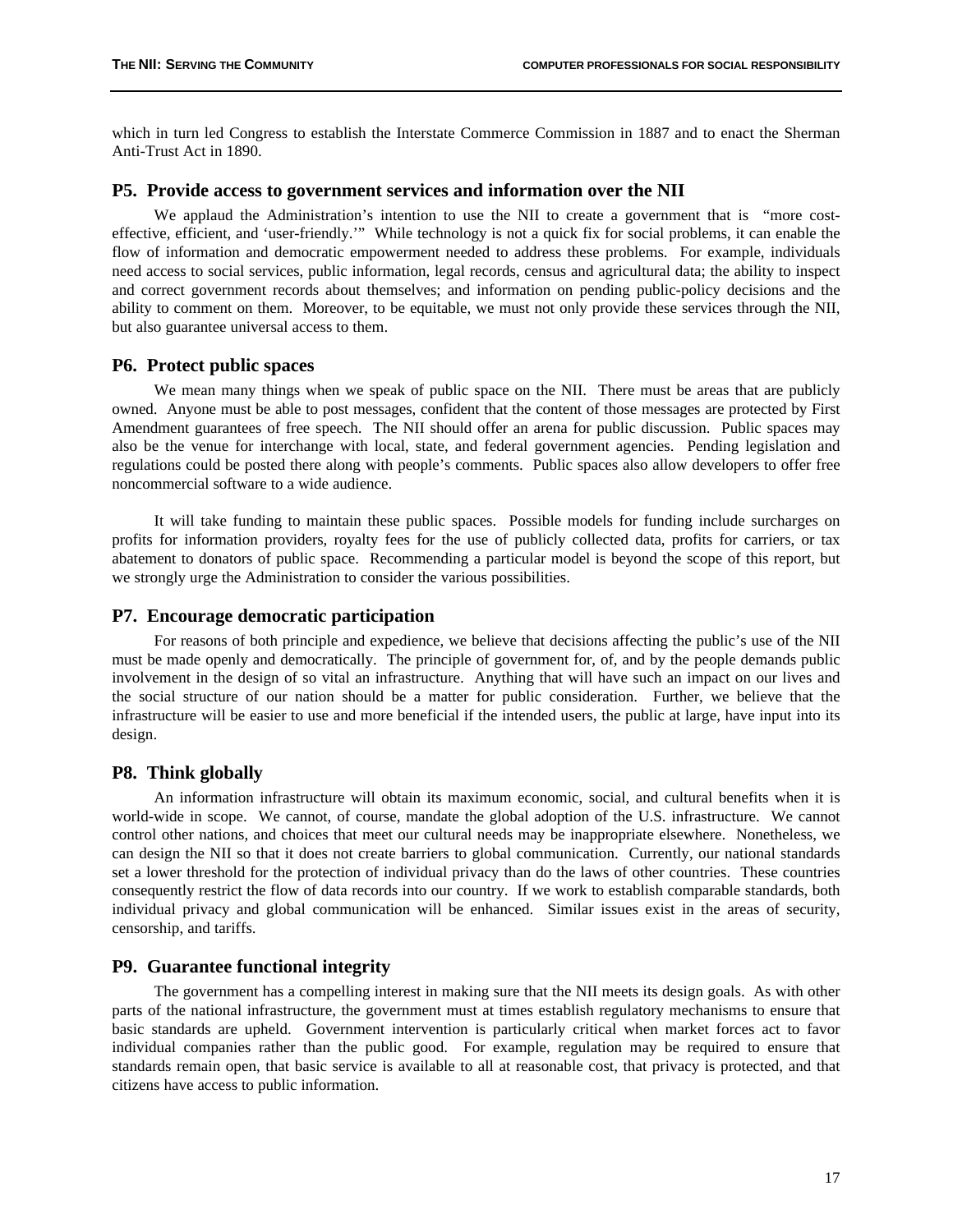In most cases, the areas in which government may need to take action correspond to those for which CPSR has developed design recommendations. The specific challenges that may arise are discussed in more detail in the sections that follow. Our purpose in including this recommendation in the policy section is to emphasize that the process of guaranteeing that technical requirements are met is an issue of public policy as well as of design.

#### **3.3 Design recommendations**

As computer professionals, the members of CPSR have considerable experience in systems design and the use of network technology. This experience leads us to make several recommendations to the designers of the NII, who must ensure that the system is technically capable of meeting its intended goals. These recommendations, briefly articulated in Part 1, are expanded in the sections that follow.

#### **D1. Emphasize ease of use**

The single most important failing of the Internet today is that it is extremely hard to use for those lacking a certain level of technical expertise. The Internet was designed by computer programmers for themselves and their colleagues; its style of use reflects that history. New users are faced with an overwhelming collection of network resources and tools for getting at them. Only in the last several years have service providers begun to tackle the problem of reducing the complexity of using the network.

Building a system that is simple for users and yet gives them access to the full range of data and services available on the NII is an extremely difficult challenge. Moreover, it is a challenge too important, complex, and open-ended to be left in the hands of a small group of technical experts. Millions of people will use the NII. Millions more will be affected by its presence. That constituency needs to be brought into the design process. Doing so will require rethinking the traditional approach to setting policy and designing systems. In addition, it will require finding ways to ensure that people of different levels of technical expertise can participate in a meaningful way. We believe that the NII must be easier to use than a VCR, possibly as simple as the telephone.

#### **D2. Provide full service to homes, workplaces, and community centers**

The NII is often described as a superhighway for data. For most people in the United States, however, that superhighway will only be useful if they can reach it from where they live and work. In designing an NII that serves the public interest, it is not enough to consider only the network "backbone"—the high-speed data channels that serve as an analogue to the Interstate highway system. It will also be necessary to focus as well on the connections between the superhighways and the individual user—the secondary roadways and streets that form the "last mile" of the information infrastructure. Completing the last mile of the NII is a significant undertaking that will require considerable investment from both the public and private sectors. Moreover, the goal of universal connection will not happen overnight. Even so, it is important to make such connection a national priority and to design the NII itself on that basis.

Unfortunately, it is easy to imagine that early designs of the NII could fail to place sufficient emphasis on the problem of bringing connections directly to the home. Carrier companies may focus instead on the data superhighway, which is certain to offer a higher return on their investment. The U.S. Post Office and the Regional Bell Operating Companies (RBOCs) have found that they lose money on home delivery. Concentrating on highvolume services is more cost-effective. Unfortunately, such a strategy does not support the principle of universal access and would be unacceptable in the NII. The planners of the NII must recognize the importance of reaching the individual user and design the system accordingly, even though establishing those connections will certainly take time.

Beyond guaranteeing that the NII will reach into the home, it is also important that residential connections provide the full range of network functions. A design that offers a high level of service to companies that can afford a direct connection to the network backbone and a restricted, second-class form of service to individual residences is unacceptable. Such a system increases the disparity of power between the information-poor and the information-rich and runs counter to the principles of universal access, freedom to communicate, and democratic policy-making. The definition of full-function service will necessarily evolve with time. We realize that the bandwidth of the connections used for residential customers will certainly place some limits on what can be done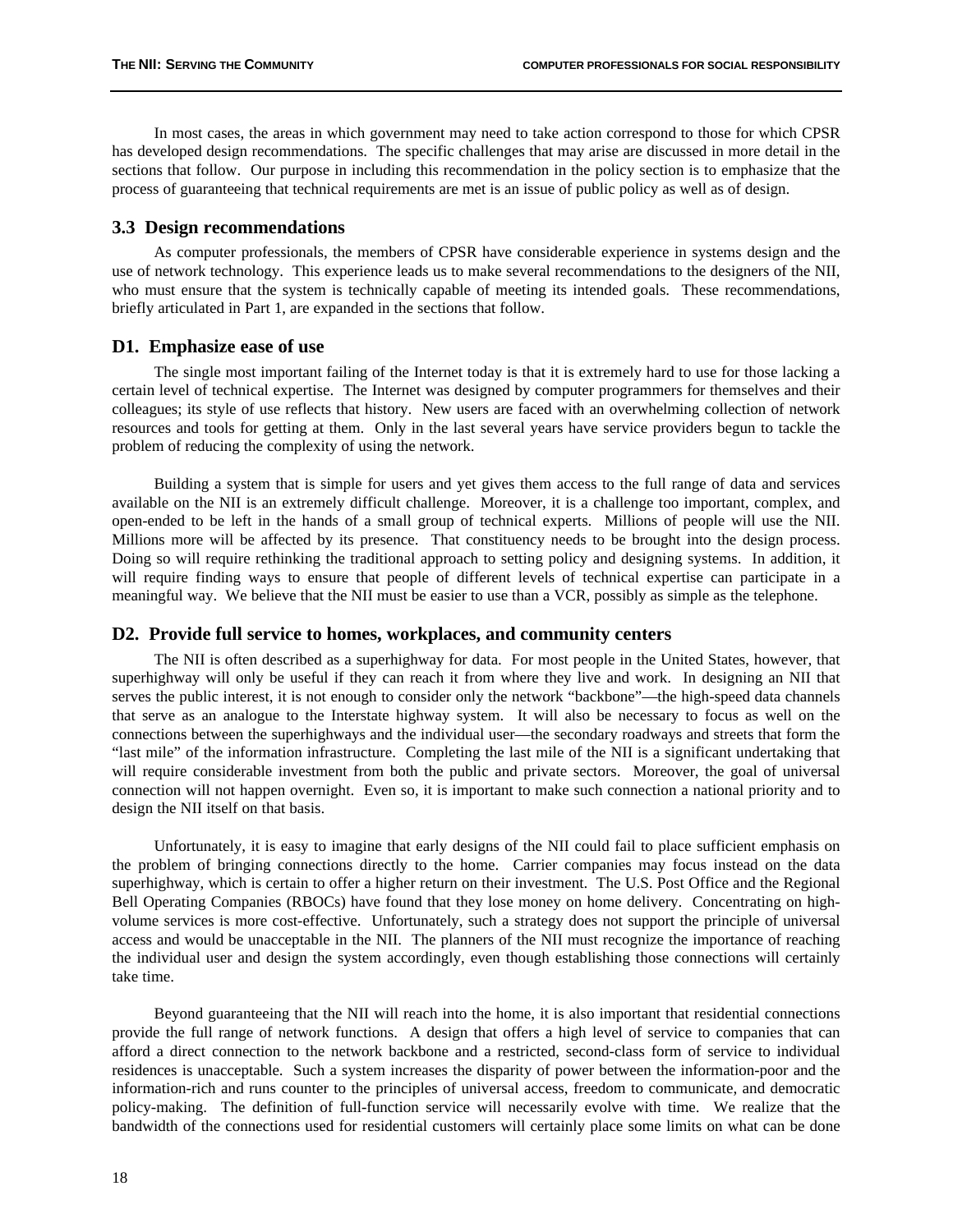initially, but it is nonetheless important to make high-quality, full-function, residential service a priority in the NII design.

To provide full-function service to all NII users, it is essential that

- The provision of high-level service to individual homes be made a priority
- The NII be designed to incorporate technological advances as they occur
- No arbitrary restrictions be placed on individual users that put them at a disadvantage in comparison to corporate users

### **D3. Enable all users to act as both producers and consumers**

One of the central requirements for full-function service is a two-way channel for communication. It is not enough to design a network that allows individual users to act only as passive consumers of information or entertainment. As is the case with today's Internet, every user of the NII must also have the option to generate new information and to publish that information through the network. Allowing users to act as producers as well as consumers has significant implications for the design of both the hardware and software for the NII.

To an extent, the desire to ensure that all users can become contributors flows from the principle of freedom to communicate. The network must not become like radio and television, where the few broadcast to the many. Individual voices must be heard on the NII, just as they are on the Internet today.

The desire to support individual contribution is also founded on the principle of a diverse and competitive marketplace. The evolution of the Internet in recent years has made it clear that the most valuable new ideas and technologies often come from individuals. The Internet of today is a community that sustains itself technologically. Because individual users feel invested in that community, they seek to make it better. They create their own information services, develop their own software tools, and build on the work of others to create a dynamic and evolving technology unlike any other. The individual initiative and entrepreneurship that characterize the Internet today must remain an essential element in the NII. Those contributions will drive the evolution of the NII itself and provide new value-added services.

### **D4. Address privacy and security issues from the beginning**

Privacy of communication is a fundamental precept that must guide the development of the NII. While the responsibility for ensuring privacy lies partly in the domain of policy, it also has technical ramifications. As is true for reliability, a computer system can ensure privacy only if the designers of that system make privacy a fundamental goal of the initial design.

#### **D5. Develop open and interoperable standards**

At one time in U.S. history, different railroads used tracks of different sizes. Doing so preserved corporate autonomy, but retarded the development of a national transportation system. In more recent times, computer manufacturers have also sought to retain a competitive advantage by developing and maintaining proprietary standards. Over the last decade, however, such tactics have backfired in the computing industry. Private standards make it difficult to connect computer systems supplied by different vendors and complicate the process of creating network software. Because clients today insist on being able to perform these functions, private standards drive those clients away. By adopting a public standard and encouraging its use, on the other hand, computer manufacturers can take rely on the broader computing community to create new tools based on the open standard.

The same effect is certain to apply in the design of the NII. The Internet today has been successful in large measure because it provides an open standard that permits systems of different types to communicate. By providing an open and interoperable standard, the Internet makes it easy for new machines and networks to become part of an ever-expanding webs. Moreover, as the Internet grows, the incentive to conform to its standards increases. Since the NII will be much larger than today's Internet, the importance of using open standards for equipment and protocols will be even greater than it is today.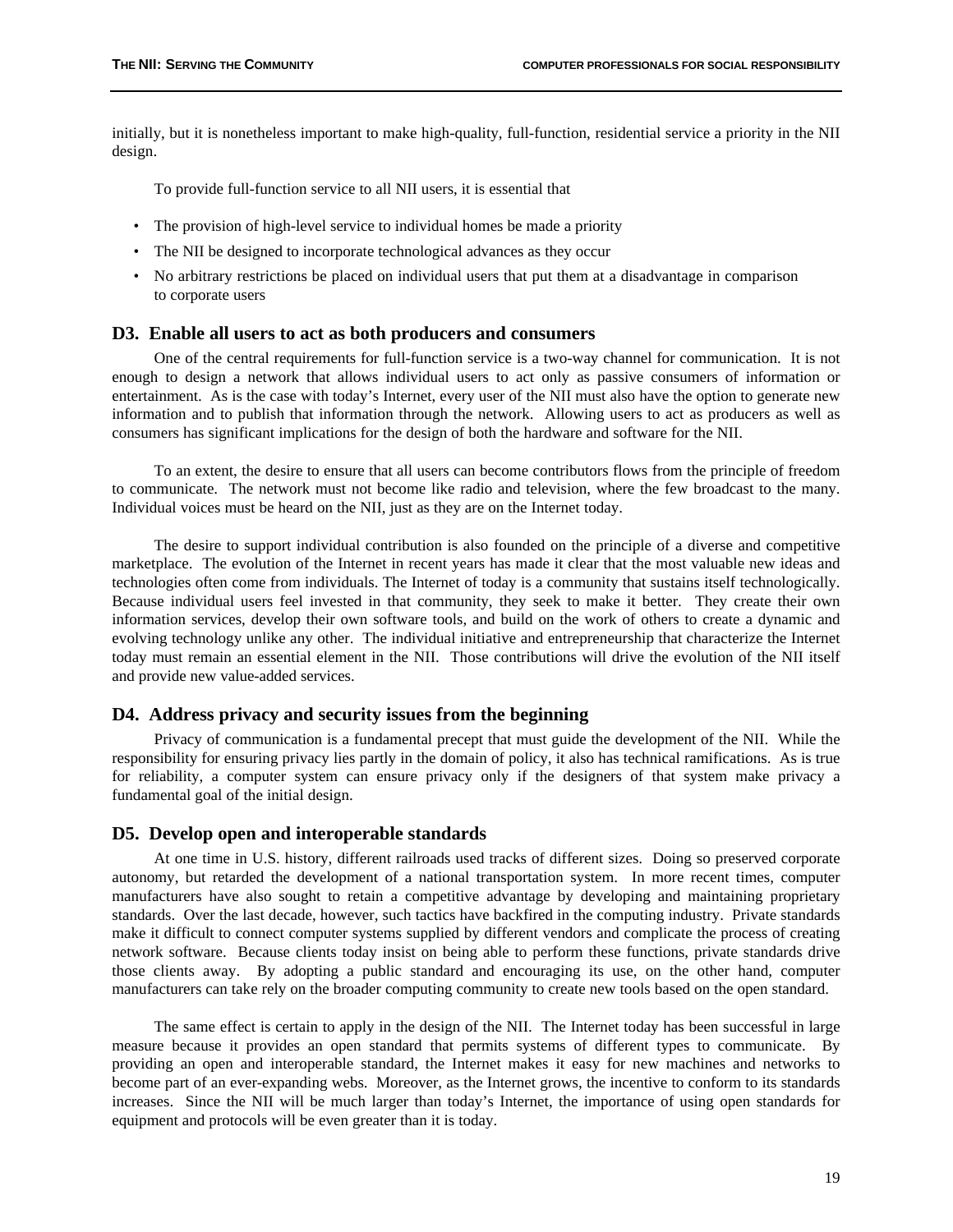Open standards are also essential to maintain a diverse and competitive marketplace. In an environment as large and as distributed as the NII, proprietary standards can only increase the pressure toward monopolistic concentration, which would work against both competition and diversity.

#### **D6. Encourage experimentation and evolution**

Although open standards are essential to the success of the NII, it is also important to recognize the dangers of premature standardization. Because no one can predict with certainty how network usage will evolve, standards must not simply be imposed but instead allowed to evolve. Designers of the NII must not rush to adopt a single transmission medium or software model as a standard. They should instead experiment with trial approaches to find out what does and does not work.

Such experimentation must continue throughout the evolution of the NII. The NII is far too important for us to wait until the perfect solution has been developed. It is critical to begin with what is possible, make those capabilities available to the American people, and then build on that foundation. Throughout the process, the design must be flexible enough to accommodate new technologies and changing patterns of use.

### **D7. Require high reliability**

As a crucial part of the nation's infrastructure, the NII must be reliable. We expect, for example, bridges, roadways, and the other familiar parts of the national infrastructure to be kept in working order through periodic maintenance and to serve reliably when needed.

The NII, however, is different in many respects from the other parts of the infrastructure. More than any other product of engineering, computer systems are susceptible to failure. Although hardware flaws certainly occur in complex systems, software errors represent a greater danger. A single software error can lead to catastrophic failure, particularly in a complex, distributed systems like the NII. Moreover, such errors can sometimes remain undetected through years of testing and use, only to arise when a particular set of conditions occurs.

In a system as large and sophisticated as the NII, it is impossible to eliminate all software errors. Moreover, because the NII must support experimentation and growth, software errors will be a recurring problem as the system evolves. Even so, good software engineering practice and careful attention to reliability in the design phase can reduce the likelihood of critical failures and minimize their effects. To keep software errors to a minimum, however, it is essential to address reliability issues early in the design process and to keep them in the foreground of the project. The history of software development shows that it is extremely difficult to introduce high reliability into a system for which it was not an initial design goal.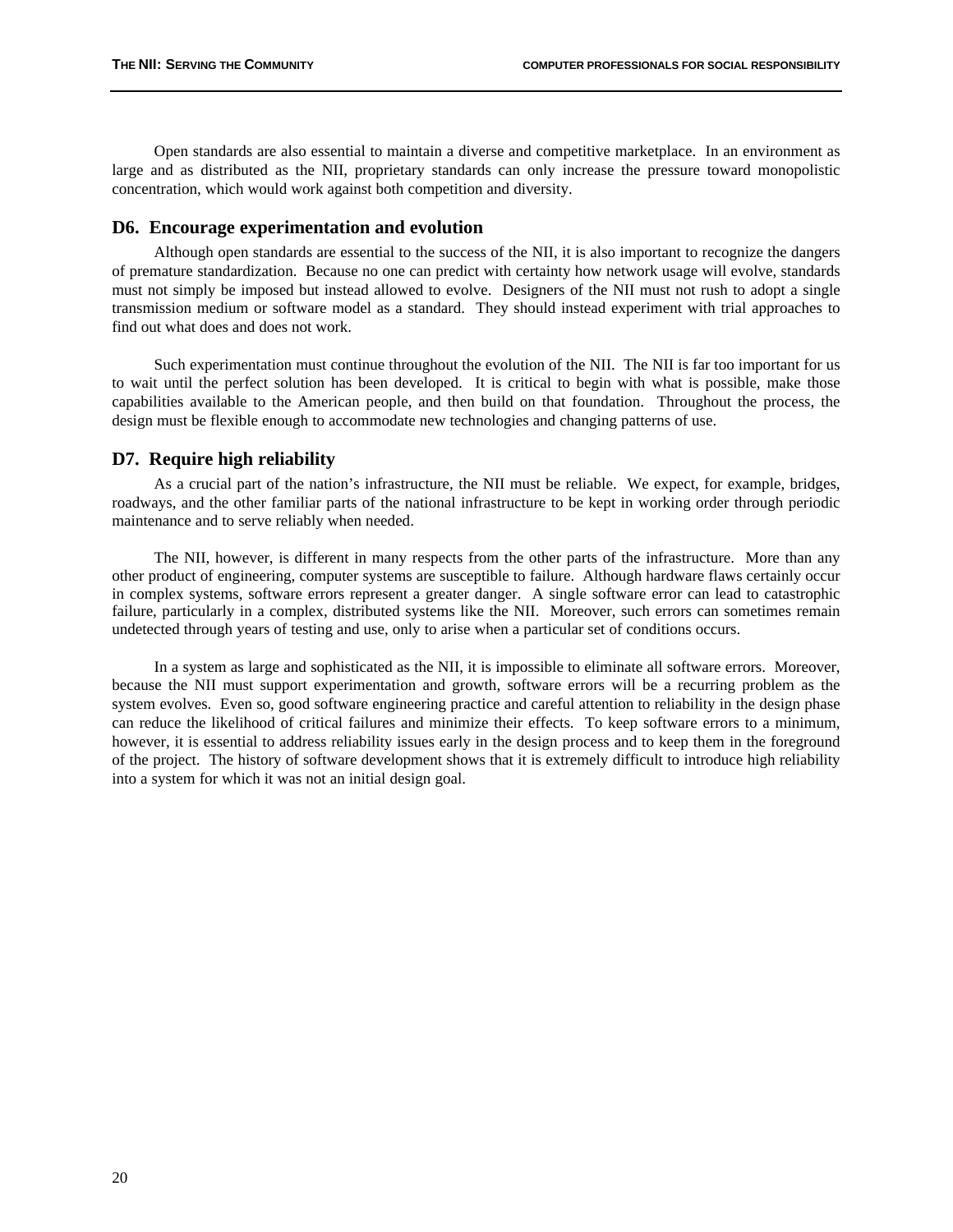### **BIBLIOGRAPHY**

- Abramson, Jeffrey, F. Christopher Arteron, and Gary Orren. *The Electronic Commonwealth.* New York: Basic Books, 1988.
- Anderson, Christoper. "The Rocky Road to a Data Highway." *Science*, May 21, 1993.
- Bogart, Leo. "Shaping a New Media Policy." *The Nation,* July 12, 1993.
- Bollier, David. "The Information Superhighway: Roadmap for Renewed Public Purpose." *Tikkun*, July/August 1993.
- Brody, Herb. "Information highway: the home front." *Technology Review,* August/September 1993.
- Chapman, Gary, and Marc Rotenberg. "The National Information Infrastructure: A Public Interest Opportunity." *CPSR Newsletter,* Summer 1993.
- Chapman, Gary, and Joel Yudkin. *Setting a New Course for Science and Technology Policy.* CPSR 21st Century Project, 1993.
- Clinton, President William J., and Vice President Albert Gore. "Technology for America's Growth: A New Direction to Build Economic Strength." Washington, DC: White House, 1993
- Commission, Carnegie. *Enabling the Future: Linking Science and Technology to Societal Goals.* Carnegie Commission, 1992.
- Computer Professionals for Social Responsibility. *Civil Liberties and the Electronic Frontier: Mapping the Terrain.* 1991.
- Computer Professionals for Social Responsibility. *Civilizing Cyberspace: Minding the Matrix.* 1991.
- Computer Professionals for Social Responsibility. *Electronic Mail to the President: receommendations to the New Administration from the Computing Community.* ftp.cpsr.org: 1993.
- Computers Systems Policy Project. *Perspectives on the National Information Infrastructure: CSPP's Vision and Recommendations for Action.* Washington: CSPP, 1993.
- Council of State Governments, National Conference of State Legislatures, National Governor's Association, State Information Policy Consortium. "A National Information and Service Delivery System: A Vision for Restructuring Government." 1992.
- CPSR Berkeley Chapter. "A Computer and Information Technology Platform." (1992).
- DeLoughry, Thomas J. "NSF releases long-awaited plan to reduce U.S. role in the Internet." *The Chronicle of Higher Education*, May 26, 1993.
- EDUCOM. "Bill of Rights and Responsibilities." *EDUCOM Review,* May/June 1993.
- Gandy, Oscar. *The Panoptic Sort: A Politcal Economy of Personal Information.* Boulder: Westview, 1993.
- Gibson, William. *Neuromancer*. New York: Ace Books, 1984.
- Gore, Albert. *Information Infrastructure and Technology Act.* U.S. Congress. 1992.
- Huber, Peter. "Telecommunications regulation: the beginning of the end." *Issues in Science and Technology,* Fall 1993.
- Institute for Information Studies. *A National Information Network—Changing Our Lives in the 21st Century.* Queenstown, MD: 1992.
- Johnson, Nicholas. "Freedom, Fun, and Fundamentals: Defining Digital Progress in a Democratic Society." Third conference on Computers, Freedom and Privacy. cpsr.org: /cpsr/conferences/cfp93/keynote.Johnson.
- Kahin, Brian, ed. *Information Infrastructure Sourcebook.* Cambridge: Information Infrastructure Project, Science, Technology and Public Policy Program, John F. Kennedy School of Government, 1993.
- Kapor, Mitch. "Where is the Digital Highway Really Heading: The Case for a Jeffersonian Information Policy." *Wired*, July/August 1993.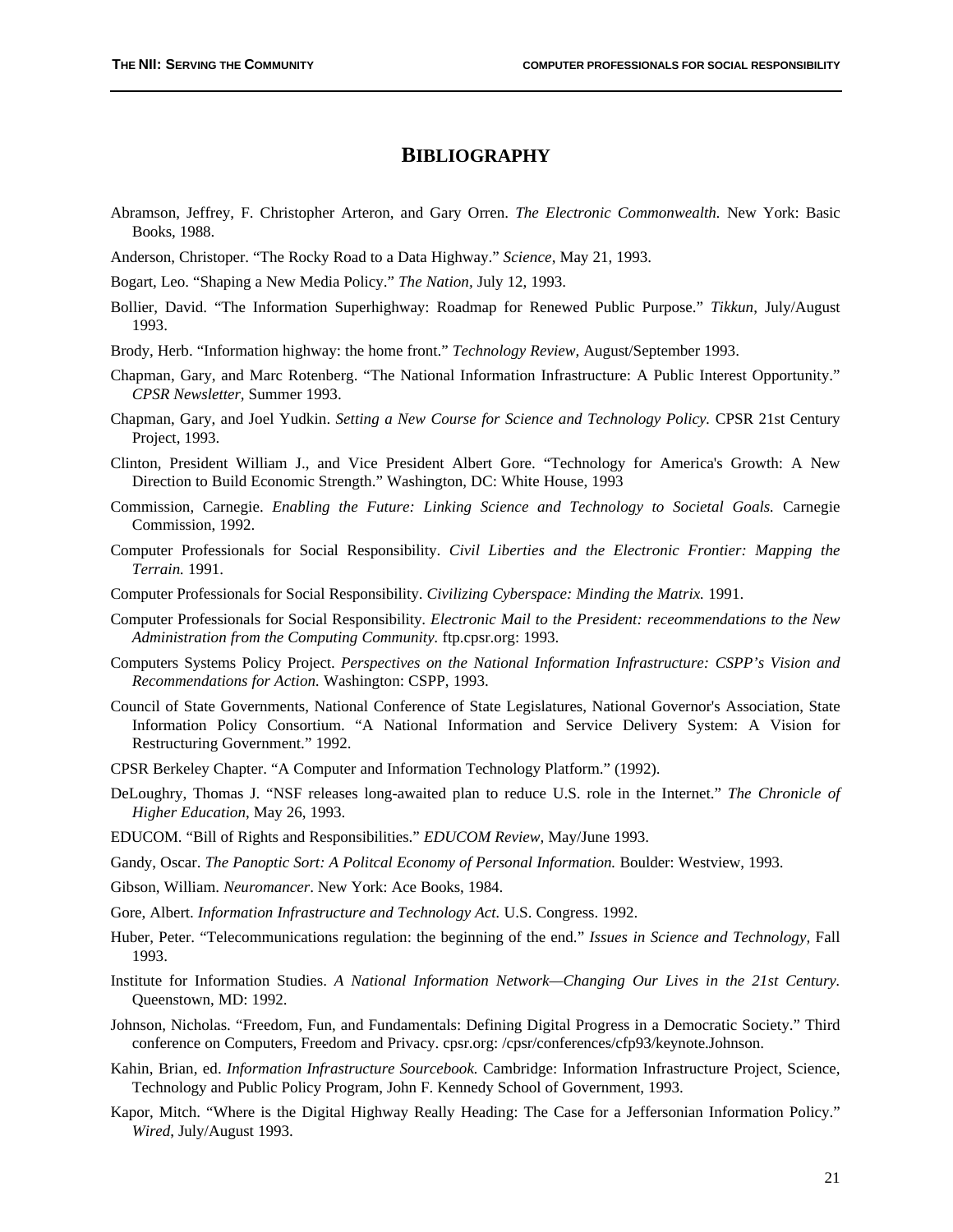Krol, Ed. *The Whole Internet User's Guide and Catalog.* Sebastopol, CA: O'Reilly & Associates, 1992.

Krumenaker, Larry. "Virtual libraries, complete with journals, get real." *Science*, May 21, 1993.

- Love, James P. "Information policy for the Clinton/Gore administration: a viewpoint." *Government Publications Review,* 1993.
- Love, James. "Comments on the Clinton Administration 'vision' statement for the National Information Infrastructure." cpsr.org: Taxpayers Assets Project, 1993.
- Markey, Edward J. "A legislative agenda for telecommunictions." *Issues in Science and Technology,* Fall 1993.
- Markoff, John. "Building the Electronic Superhighway." *The New York Times,* January 24, 1993.
- Mosco, Vincent, and Janet Wasko. *The Political Economy of Information.* Madison, WI and London: Univ. of Wisconsin Press, 1988.
- Mulgan, Geoffrey. *Communication and Control: Networks and the New Economies of Communication.* Cambridge, UK: Polity Press, 1991.
- National Telecommunications and Information Administration. "The National Information Infrastructure: Agends for Action." Department of Commerce, 1993.

NSFNET. "Acceptable Use Policies." NSFNET, 1992.

- Office of Technology Assessment, United States Congress. *Informing the Nation: Federal Information Dissemination in an Electronic Age.* 1988.
- Postman, Neil. *Technopoly: The Surrender of Culture to Technology.* New York: Alfred K. Knopf, 1992.
- Quarterman, John S. *The Matrix: Computer Networks and Conferecing Systems Worldwide.* Digital Press, 1990.
- Rotenberg, Marc. "Proposed Privacy Guidelines for the National Research and Education Network." CPSR, 1993.
- Schickle, Sandra. "The Economic Case for Public Subsidy of the Internet." cpsr.org: /cpsr/nii/harvard.pubaccess.symposium/economics/economic.case.txt, 1993.
- Schiller, Herbert. "Public Way or Private Road." *The Nation,* July 12, 1993.
- Schiller, Herbert. *Culture, Inc.: The Corporate Takeover of Public Express.* New York: Oxford University Press, 1989.
- Seifert, Marsha, George Gerbner, and Janice Fisher, ed. *The Information Gap: How Computers and Other New Communication Technologies Affect the Social Distribution of Power.* New York, Oxford: Oxford University Press, 1989.
- Sussman, Power. *The Press & The Technology of Freedom: The Coming of ISDN.* Freedom House, 1989.

U.S. Congress. "National Competitiveness Act of 1993" (S. 4).

cpsr.org: /cpsr/1993bills\_federal/nren2\_s4\_1993.txt, 1993.

U.S. Congress. "Telecommunications Infrastructure Act of 1993" (S. 1086).

cpsr.org: /cpsr/1993bills\_federal/infra-act-s1086, 1993.

- U.S. Congress. "High Performance Computing and High Speed Networking Applications Act of 1993" (H.R. 1757). cpsr.org: /cpsr/1993bills\_federal/hr1757\_july\_93.txt, 1993.
- Winner, Langdon. *Democracy in a Technological Society.* Dordrecht, Boston, London: Kluwer Academic Publishers, 1992.

Additional materials on the National Information Infrastructure, technology policy, and privacy and civil liberties are available at the CPSR FTP site cpsr.org.